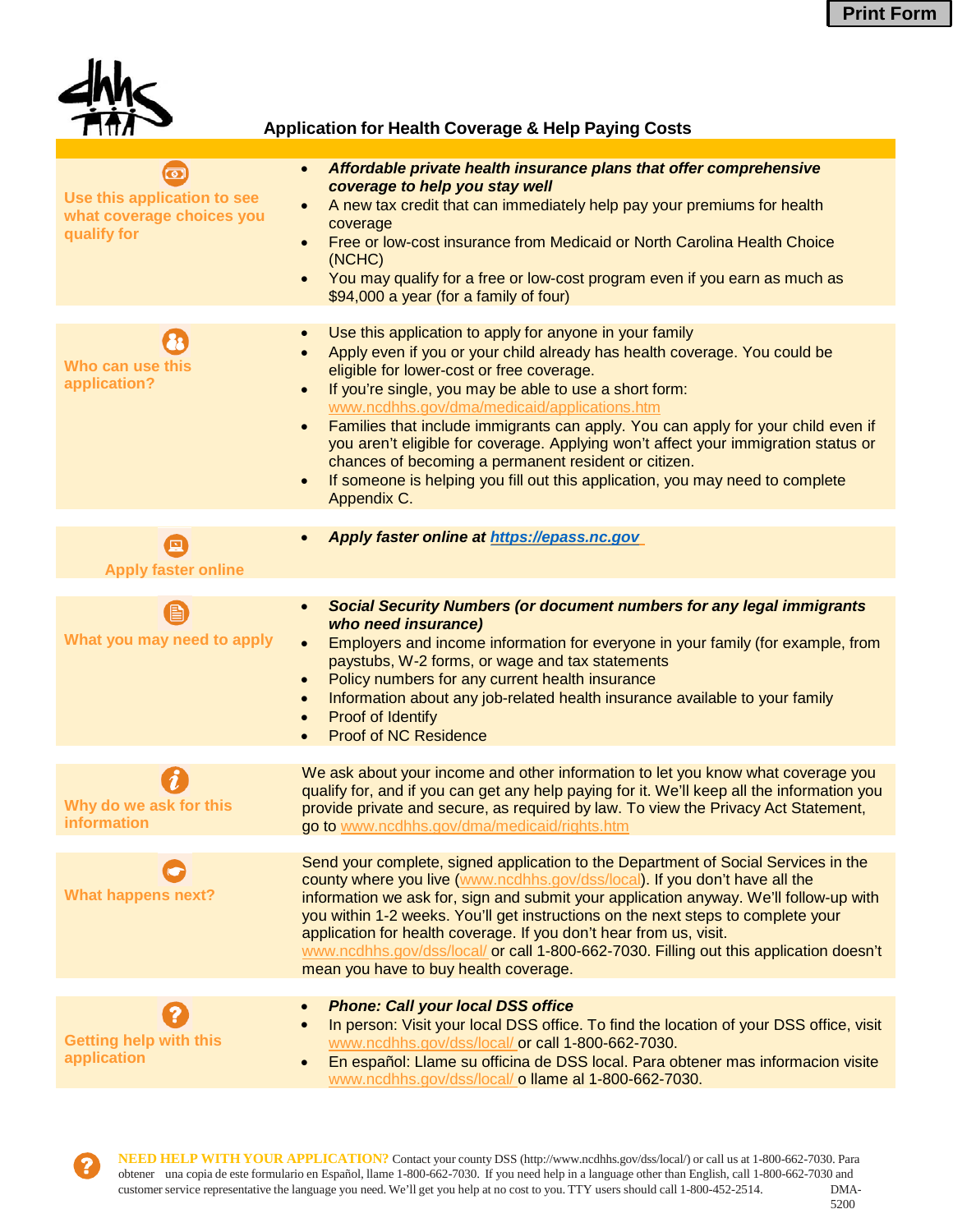# **STEP 1 – Tell us about yourself**

| 1.  | First name, Middle name, Last name & Suffix                                                                                                |           |                        |                                        |  |  |  |  |  |  |
|-----|--------------------------------------------------------------------------------------------------------------------------------------------|-----------|------------------------|----------------------------------------|--|--|--|--|--|--|
| 2.  | Home address (Leave blank if you don't have one)                                                                                           |           |                        | <b>Apartment or Suite Number</b><br>3. |  |  |  |  |  |  |
| 4.  | City                                                                                                                                       | 5. State  | Zip Code<br>6.         | County<br>7.                           |  |  |  |  |  |  |
| 8.  | Mailing Address (if different from home address)                                                                                           |           |                        | 9. Apartment of Suite Number           |  |  |  |  |  |  |
| 10. | City                                                                                                                                       | 11. State | 12. Zip Code           | 13. County                             |  |  |  |  |  |  |
| 14. | <b>Phone Number</b>                                                                                                                        |           | 15. Other Phone Number |                                        |  |  |  |  |  |  |
| 16. | What is your preferred spoken or written language (if not English)?                                                                        |           |                        |                                        |  |  |  |  |  |  |
| 17. | If you are NOT registered to vote where you live now, would you like to register to vote here today?<br>$\Box$ Yes $\Box$ No               |           |                        |                                        |  |  |  |  |  |  |
|     | Applying to register or declining to register to vote will not affect the amount of assistance that you will be<br>provided by the agency. |           |                        |                                        |  |  |  |  |  |  |

# **STEP 2 – Tell us about your family**

Who do you need to include in this application?

Tell us about all the family members who live with you. If you file taxes, we need to know about everyone on your tax return. (You don't need to file taxes to get health coverage).

Do Include

- Yourself
- Your Spouse
- Your children under 21 who live with you
- Anyone you include on your federal tax return, even if they don't live with you
- Anyone else under 21 who you take care of and lives with you

You DON'T have to include

- Your parents who live with you, but file their own tax return (if you are over 21)
- Other adult relatives who file their own tax return.

The amount of assistance or type of program you qualify for depends on the number of people in your family and their incomes. This information helps us make sure everyone gets the best coverage they can.

Complete Step 2 for each person in your family. Start with yourself, then add other adults and children. If you have more than 4 people in your family, you'll need to make a copy of the pages and attach them. *You don't need to provide immigration status or Social Security Number (SSN) for family members who don't need health coverage.* We'll keep all the information you provide private and secure as required by law. We'll use personal information only to check if you're eligible for health coverage.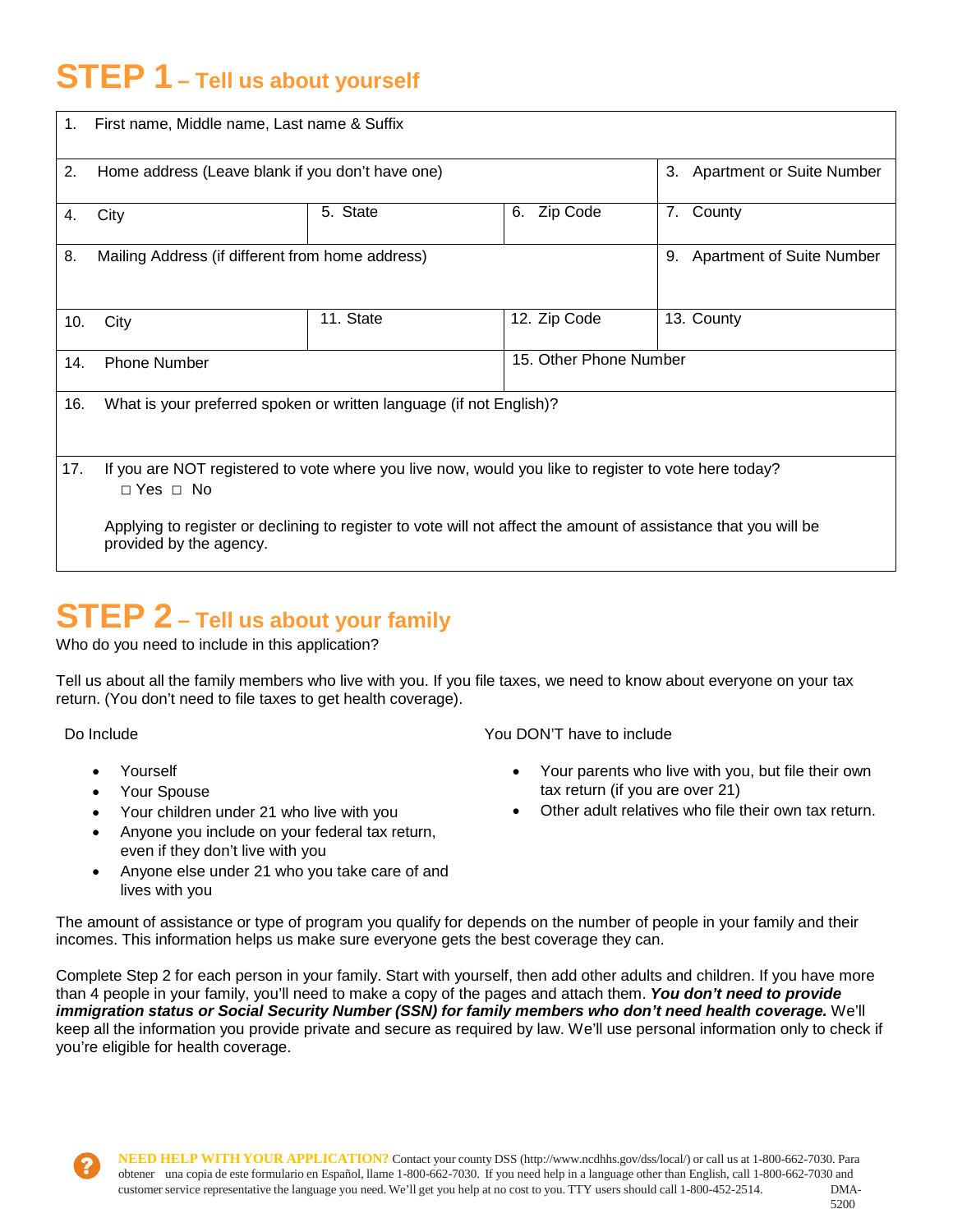# **STEP 2 – Person 1 (Start with Yourself)**

| Complete Step 2 for yourself, your spouse, your children under age 21 who live with you and anyone you claimed on<br>your federal tax return even if they do not live with you. See page 1 for more information about who to include. If you do<br>not file a tax return, remember to still add family members who live with you.                                                                                      |                                                                                                                                                                                                                                       |  |  |  |  |  |  |  |  |  |
|------------------------------------------------------------------------------------------------------------------------------------------------------------------------------------------------------------------------------------------------------------------------------------------------------------------------------------------------------------------------------------------------------------------------|---------------------------------------------------------------------------------------------------------------------------------------------------------------------------------------------------------------------------------------|--|--|--|--|--|--|--|--|--|
| 1. First name, Middle name, Last name and Suffix                                                                                                                                                                                                                                                                                                                                                                       | Relationship to you:<br>2.<br><b>SELF</b>                                                                                                                                                                                             |  |  |  |  |  |  |  |  |  |
|                                                                                                                                                                                                                                                                                                                                                                                                                        | 4. Sex $\Box$ Male $\Box$ Female                                                                                                                                                                                                      |  |  |  |  |  |  |  |  |  |
| NOTE: We need this if you want health coverage and have an SSN. We use SSNs to check income and other<br>information to see who's eligible for help with health coverage costs. If someone wants help getting an SSN,<br>call 1-800-772-1213 or visit socialsecurity.gov. TTY users should call 1-800-325-0778                                                                                                         |                                                                                                                                                                                                                                       |  |  |  |  |  |  |  |  |  |
| 6. Do you plan to file a federal income tax return NEXT YEAR? (You can still apply for health insurance even if you<br>don't file a federal income tax return)                                                                                                                                                                                                                                                         |                                                                                                                                                                                                                                       |  |  |  |  |  |  |  |  |  |
| If yes, please answer question a-c $\Box$ No<br>$\Box$ Yes                                                                                                                                                                                                                                                                                                                                                             | If no, skip to question c.                                                                                                                                                                                                            |  |  |  |  |  |  |  |  |  |
| a. Will you file jointly with a spouse? $\Box$ Yes $\Box$ No If yes, name of spouse: ___________________                                                                                                                                                                                                                                                                                                               |                                                                                                                                                                                                                                       |  |  |  |  |  |  |  |  |  |
| b.                                                                                                                                                                                                                                                                                                                                                                                                                     | Will you claim any dependents on your tax return? $\Box$ Yes $\Box$ No                                                                                                                                                                |  |  |  |  |  |  |  |  |  |
| Will you be claimed as a dependent on someone else's tax return? $\Box$ Yes $\Box$ No<br>c.<br>How are you related to this tax filer? Letter and the state of the state of the state of the state of the state of the state of the state of the state of the state of the state of the state of the state of the state of the                                                                                          |                                                                                                                                                                                                                                       |  |  |  |  |  |  |  |  |  |
| 7. Do you need health coverage?<br>(Even if you have insurance, there might be a program with better coverage or lower costs.)<br>$\Box$ Yes, If yes, answer all the questions below<br>□ No, If no, SKIP to the income question on page 4. Leave the rest of this section blank                                                                                                                                       |                                                                                                                                                                                                                                       |  |  |  |  |  |  |  |  |  |
| 8. Are you a U.S. citizen or U.S. National? □ Yes □ No                                                                                                                                                                                                                                                                                                                                                                 |                                                                                                                                                                                                                                       |  |  |  |  |  |  |  |  |  |
| 9a. If you are not a U.S. citizen or U.S. national, do you have<br>eligible immigration status?<br>$\Box$ Yes. Fill in your document type and ID number below:<br>a. Immigration document type: __________________<br>Document ID number:<br>b.<br>Date of entry into the U.S.: <u>contained</u><br>C.<br>d. Are you, your spouse or parent a veteran or an active-<br>duty member of the U.S. Military?<br>□ Yes □ No | 9b. If you are not a U.S. citizen or U.S. national,<br>have you had a medical emergency in the past<br>3 months, or do you expect a medical<br>emergency in the next 45-90 days.<br>□ Yes □ No<br>Name of Provider: Name of Provider: |  |  |  |  |  |  |  |  |  |
| 10. If Hispanic/Latino, ethnicity (OPTIONAL - check all that apply)<br>$\Box$ Mexican<br>□ Mexican-American □ Puerto Rican □ Cuban □ Other: ____________________________                                                                                                                                                                                                                                               |                                                                                                                                                                                                                                       |  |  |  |  |  |  |  |  |  |
| 11. Race (OPTIONAL - Check all that apply)<br>□ White or Caucasian □ Black or African-American □ Asian □ Native Hawaiian<br>□ Other Pacific Islander                                                                                                                                                                                                                                                                   |                                                                                                                                                                                                                                       |  |  |  |  |  |  |  |  |  |

- □ American Indian or Alaska Native (If you, complete Appendix B)
- □ Other:
	- **NEED HELP WITH YOUR APPLICATION?** Contact your county DSS [\(http://www.ncdhhs.gov/dss/local/\)](http://www.ncdhhs.gov/dss/local/)) or call us at 1-800-662-7030. Para obtener una copia de este formulario en Español, llame 1-800-662-7030. If you need help in a language other than English, call 1-800-662-7030 and customerservice representative the language you need. We'll get you help at no cost to you. TTY users should call 1-800-452-2514. DMA-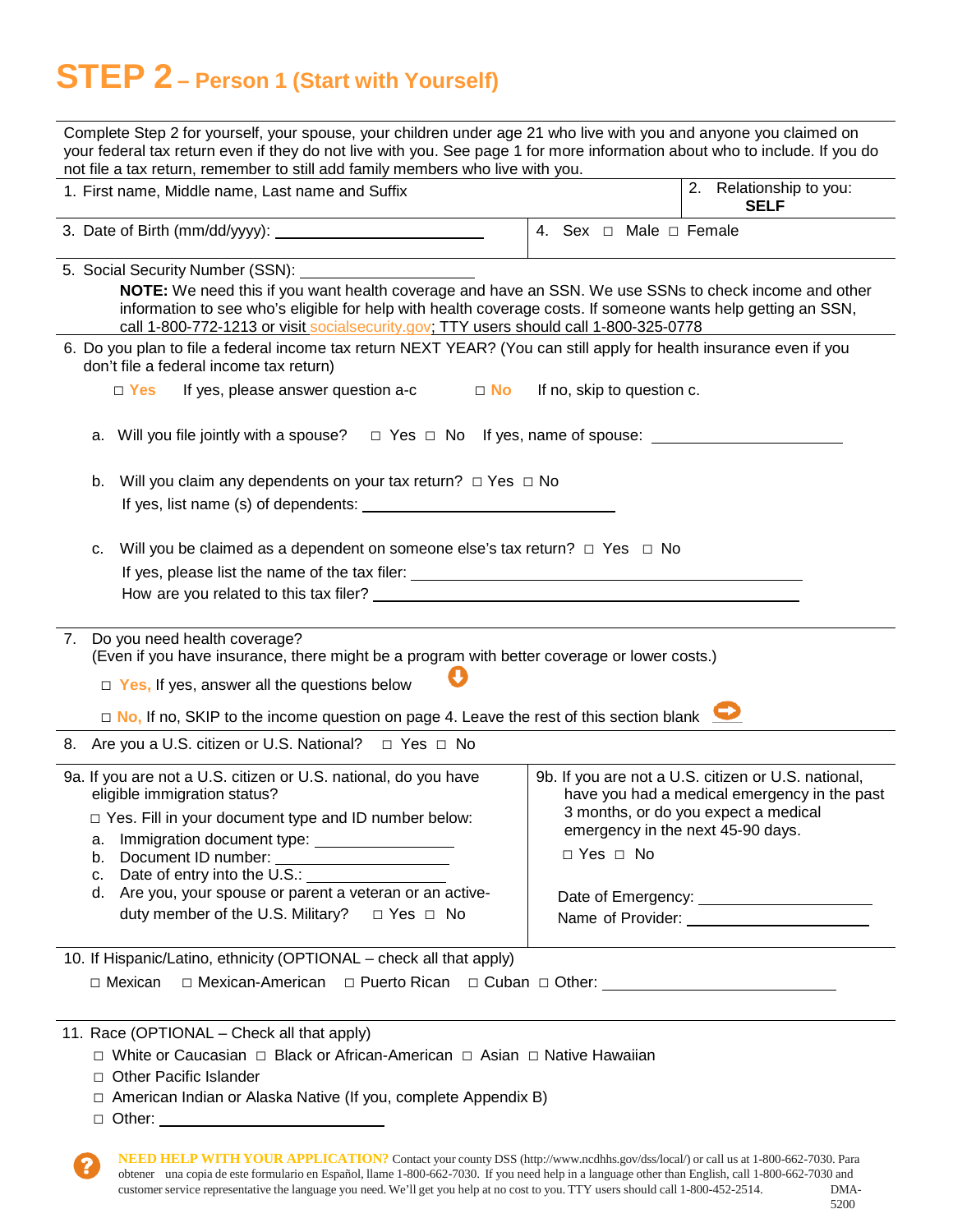| 12. Are you a resident of North Carolina?                                                                                                                                                                                                                                                                          | Yes<br>No.<br>$\Box$<br>П.                                           |                 |                     |           |  |  |  |  |
|--------------------------------------------------------------------------------------------------------------------------------------------------------------------------------------------------------------------------------------------------------------------------------------------------------------------|----------------------------------------------------------------------|-----------------|---------------------|-----------|--|--|--|--|
| If yes, how many babies are expected during this pregnancy?<br>13. Are you pregnant? $\Box$ Yes $\Box$ No                                                                                                                                                                                                          |                                                                      |                 |                     |           |  |  |  |  |
| 14. Do you live with at least one child under the age of 19, and<br>are you the main person taking care of that child?                                                                                                                                                                                             | 15. Were you in Foster Care in North Carolina when<br>you turned 18? |                 |                     |           |  |  |  |  |
| Yes<br>$\Box$ No<br>П.                                                                                                                                                                                                                                                                                             |                                                                      | <b>Yes</b><br>П | - No<br>$\Box$      |           |  |  |  |  |
| 16. Are you disabled?                                                                                                                                                                                                                                                                                              | 16b. Are you aged 65 or older?                                       |                 | 16c. Are you blind? |           |  |  |  |  |
| Yes<br>$\Box$ No<br>П.                                                                                                                                                                                                                                                                                             | No.<br>Yes<br>$\Box$<br>п                                            |                 | Yes.                | $\Box$ No |  |  |  |  |
| 17. Do you have a physical, mental or emotional health condition that causes limitations in activities of daily living<br>(such as bathing, dressing, daily chores, etc.), live in a medical facility, nursing home and/or need home and<br>community based services $(CAP)$ ? $\square$<br>- Yes<br>No.<br>$\Box$ |                                                                      |                 |                     |           |  |  |  |  |
| 18. Do you want help paying for medical bills in the last 3 months $\Box$ Yes $\Box$ No                                                                                                                                                                                                                            |                                                                      |                 |                     |           |  |  |  |  |

2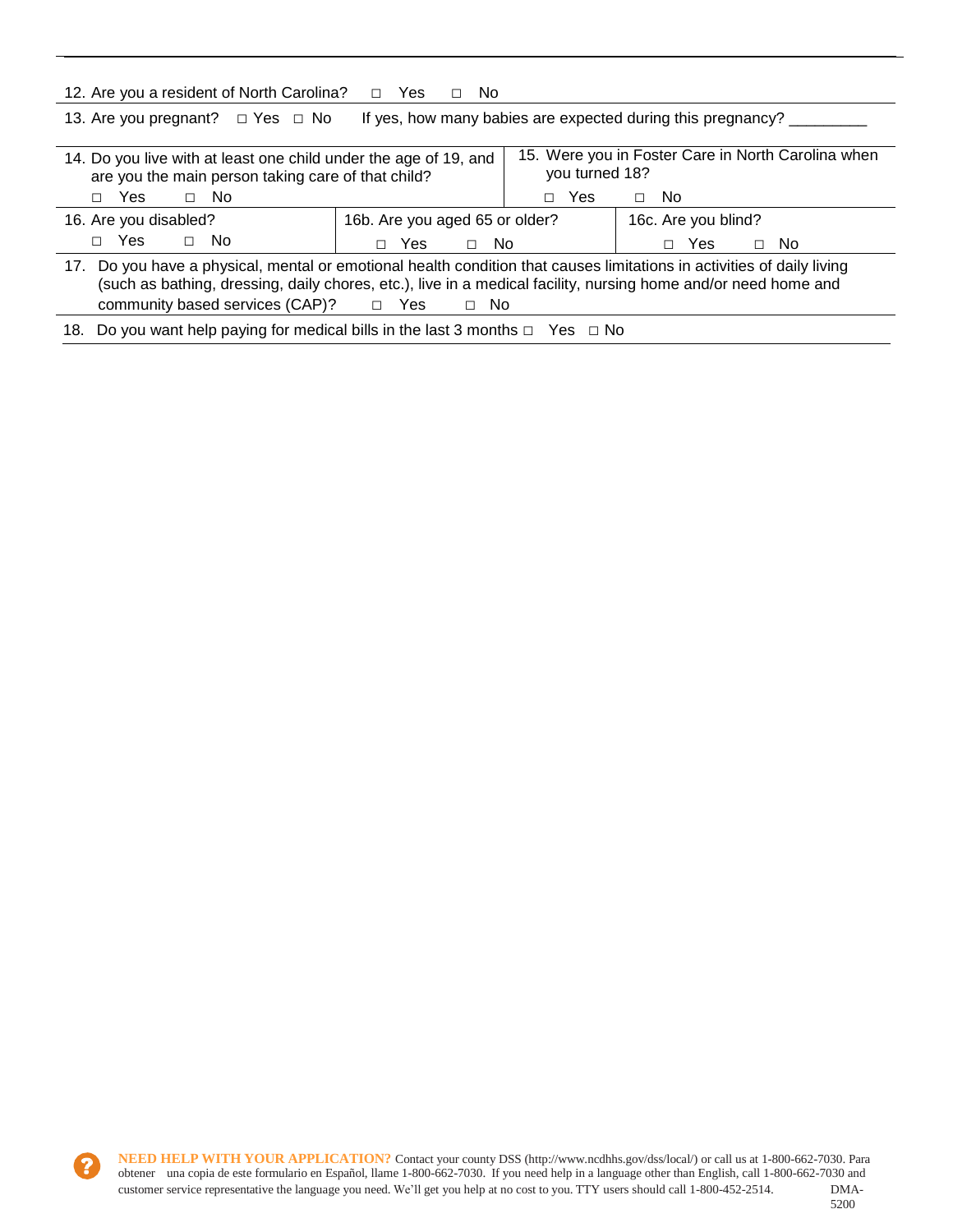## **STEP 2 – Person 1 (Continue with Yourself) Current Job & Income Information**

19. Are you: *(check one)*

| П                               | <b>Employed</b><br>If you're currently employed,                        | tell us about your income. Start with question 20.                                                                                                                                                                                | П | Self-Employed<br>Skip to Question 29.                                                                                                                                                                                | $\perp$ | Not employed<br>Skip to Question 30.                                                          |
|---------------------------------|-------------------------------------------------------------------------|-----------------------------------------------------------------------------------------------------------------------------------------------------------------------------------------------------------------------------------|---|----------------------------------------------------------------------------------------------------------------------------------------------------------------------------------------------------------------------|---------|-----------------------------------------------------------------------------------------------|
|                                 | <b>CURRENT JOB 1:</b>                                                   |                                                                                                                                                                                                                                   |   |                                                                                                                                                                                                                      |         |                                                                                               |
|                                 | 20. Employer name and address                                           |                                                                                                                                                                                                                                   |   |                                                                                                                                                                                                                      |         | 21. Employer phone number:<br>$\overline{ }$                                                  |
|                                 |                                                                         |                                                                                                                                                                                                                                   |   | 22. Wages/tips (before taxes) Hourly □ Weekly □ Every 2 weeks □ Twice a Monthly □ Monthly □ Yearly                                                                                                                   |         |                                                                                               |
|                                 |                                                                         |                                                                                                                                                                                                                                   |   |                                                                                                                                                                                                                      |         |                                                                                               |
|                                 |                                                                         |                                                                                                                                                                                                                                   |   | <b>CURRENT JOB 2:</b> (If you have more jobs and need more space, attach another sheet of paper)                                                                                                                     |         |                                                                                               |
|                                 | 24. Employer name and address                                           |                                                                                                                                                                                                                                   |   |                                                                                                                                                                                                                      |         | 25. Employer phone number:<br>$\left($                                                        |
| \$                              |                                                                         |                                                                                                                                                                                                                                   |   | 26. Wages/tips (before taxes) $\Box$ Hourly $\Box$ Weekly $\Box$ Every 2 weeks $\Box$ Twice a Monthly $\Box$ Monthly $\Box$ Yearly                                                                                   |         |                                                                                               |
|                                 |                                                                         |                                                                                                                                                                                                                                   |   |                                                                                                                                                                                                                      |         |                                                                                               |
|                                 | 28. In the past year, did you:                                          |                                                                                                                                                                                                                                   |   |                                                                                                                                                                                                                      |         |                                                                                               |
|                                 |                                                                         |                                                                                                                                                                                                                                   |   | □ Change Jobs □ Stop Working □ Start working fewer hours □ None of these                                                                                                                                             |         |                                                                                               |
|                                 | 29. If self-employed, answer the following questions:                   |                                                                                                                                                                                                                                   |   | b. How much net income (profits once business expenses are paid) will you get form this self-employment this                                                                                                         |         |                                                                                               |
|                                 |                                                                         |                                                                                                                                                                                                                                   |   | 30. OTHER INCOME THIS MONTH: Check all that apply, and give the amount and how often you get it.<br>NOTE: You do not need to tell us about child support, veteran's benefits, or Supplemental Security Income (SSI). |         |                                                                                               |
| □<br>□<br>□<br>$\Box$<br>□<br>□ | None<br>Unemployment<br>Pensions<br>Social Security<br>Alimony Received | \$ ______ How Often _________<br>\$__________ How Often _________<br>\$ ________ How Often ________<br>\$__________ How Often _________<br>Retirement Accounts \$_________ How Often ________<br>\$__________ How Often _________ |   | $\Box$<br>$\Box$<br>Other income<br>$\Box$                                                                                                                                                                           |         | Net farming/fishing \$______ How Often ______<br>Net rental/royalty \$______ How Often ______ |
|                                 |                                                                         |                                                                                                                                                                                                                                   |   |                                                                                                                                                                                                                      |         |                                                                                               |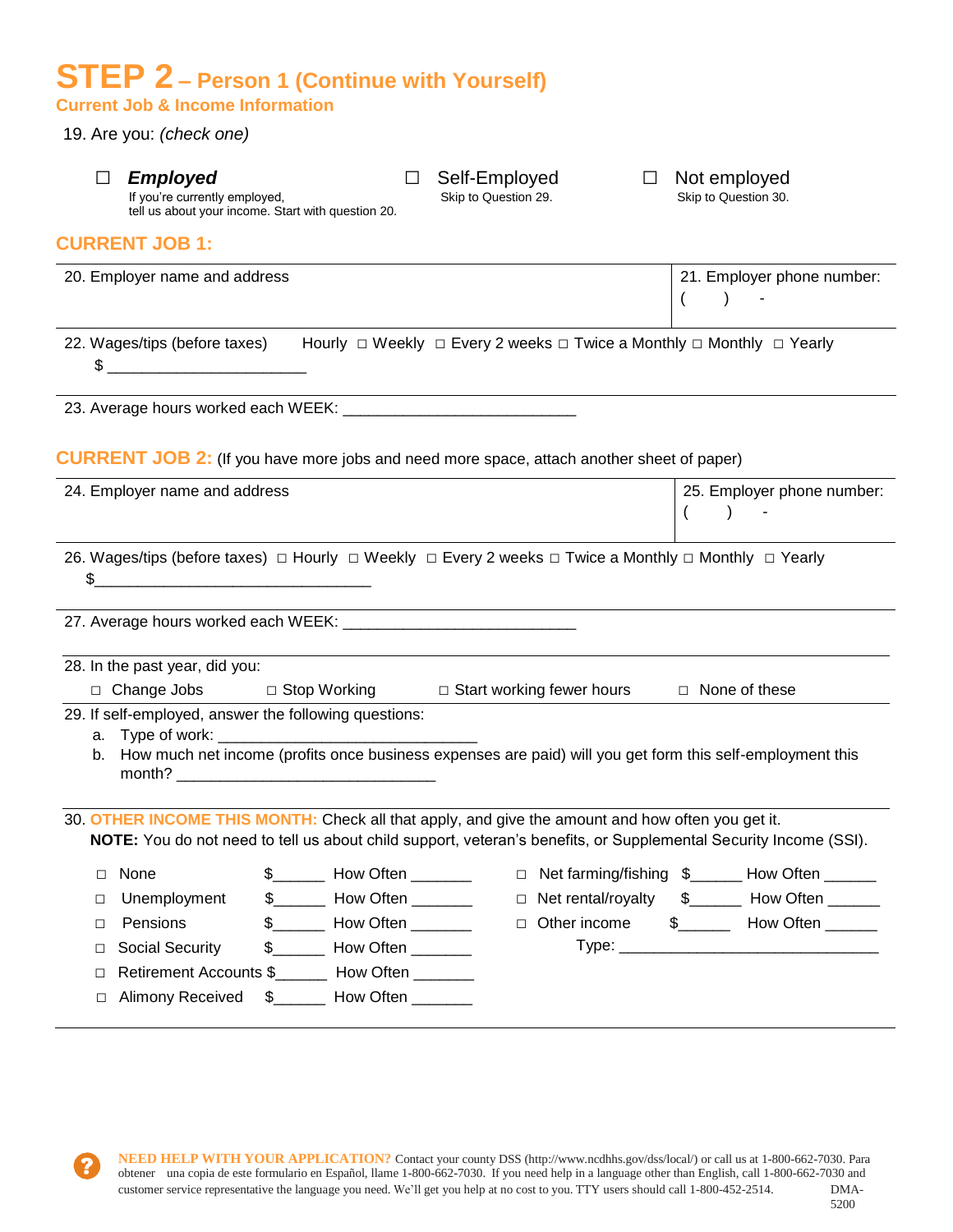| 31. <b>DEDUCTIONS:</b> Check all that apply, and give the amount and how often you get it.<br>If you pay for certain things that can be deducted on a federal income tax return, telling us about them could make the |
|-----------------------------------------------------------------------------------------------------------------------------------------------------------------------------------------------------------------------|
| cost of health coverage a little lower.                                                                                                                                                                               |
| You shouldn't include a cost that you already considered in your answer to net self-employment (question 29b)                                                                                                         |
| $\frac{1}{2}$ Bow<br>Often<br>Alimony Paid<br>$\Box$                                                                                                                                                                  |
| Student Loan Interest \$________ How Often                                                                                                                                                                            |
| $\Box$ Other Deductions<br>$\frac{1}{2}$ How Often<br>Type: __________                                                                                                                                                |
| 32. YEARLY INCOME: Complete only if your income changes from month to month. If you don't expect changes to your                                                                                                      |
| monthly income, add another person or skip to the next section. $\bullet$                                                                                                                                             |
| Your total income this year \$<br>Your total income next year (if you think it will be different)<br>\$                                                                                                               |

## **THANKS! This is all we need to know about YOU**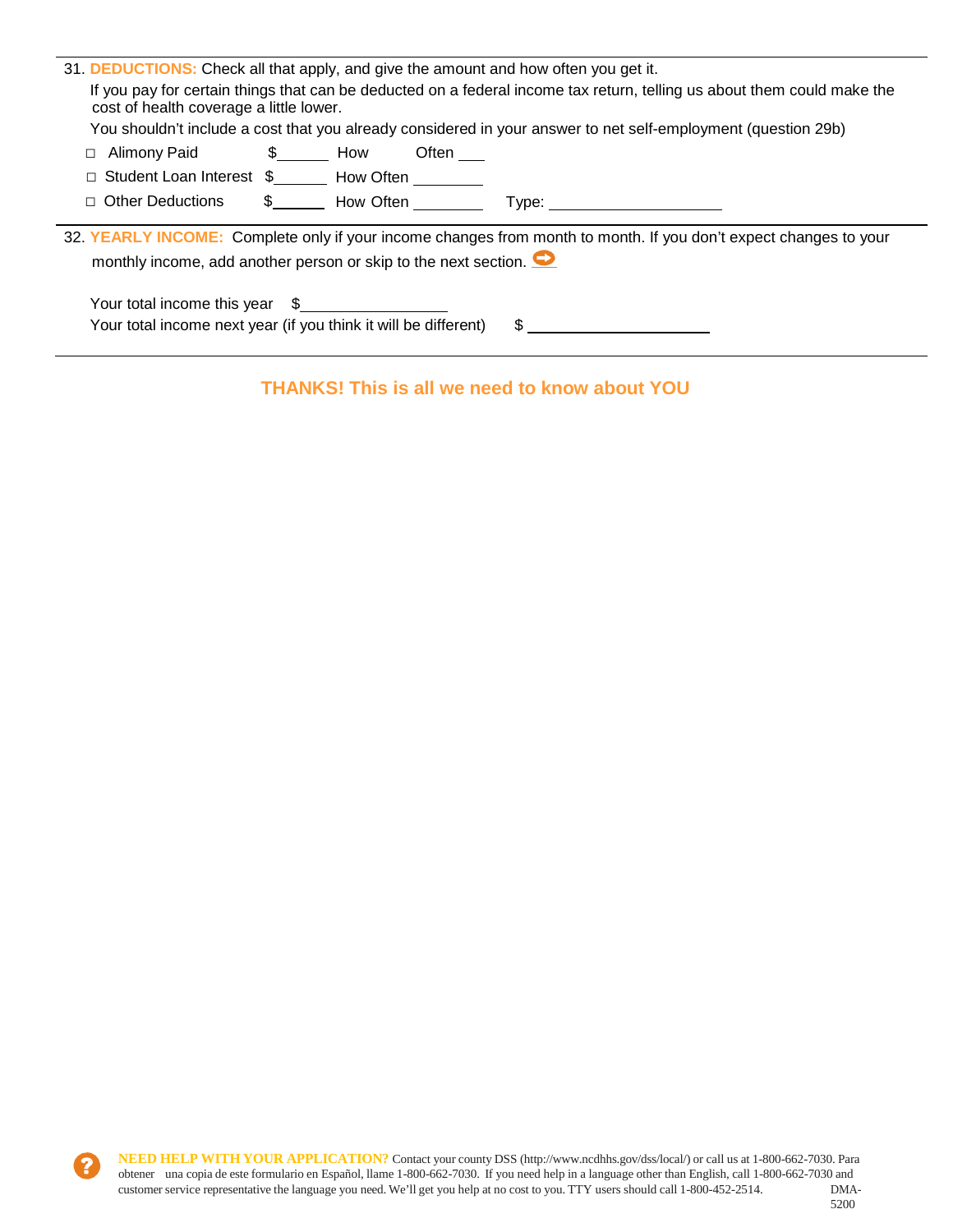# **STEP 2 – Person 2**

| Complete Step 2 for PERSON 2, their spouse, their children under age 21 who live with them and anyone they claimed<br>on their federal tax return even if they do not live with PERSON 2. See page 1 for more information about who to<br>include. If PERSON 2 does not file a tax return, remember to still add family members who live with them. |                                                                                                                                                                                                                |  |  |  |  |  |  |  |  |
|-----------------------------------------------------------------------------------------------------------------------------------------------------------------------------------------------------------------------------------------------------------------------------------------------------------------------------------------------------|----------------------------------------------------------------------------------------------------------------------------------------------------------------------------------------------------------------|--|--|--|--|--|--|--|--|
| 1. First name, Middle name, Last name and Suffix                                                                                                                                                                                                                                                                                                    | 2. Relationship to you:                                                                                                                                                                                        |  |  |  |  |  |  |  |  |
|                                                                                                                                                                                                                                                                                                                                                     | 4. Sex $\Box$ Male $\Box$ Female                                                                                                                                                                               |  |  |  |  |  |  |  |  |
| 5. Social Security Number (SSN): ________________________<br>(Only required if applying for assistance)<br>6. Does PERSON 2 plan to file a federal income tax return NEXT YEAR? (They can still apply for health insurance                                                                                                                          |                                                                                                                                                                                                                |  |  |  |  |  |  |  |  |
| even if they don't file a federal income tax return)<br>$\Box$ Yes<br>If yes, please answer question a-c<br>$\Box$ No                                                                                                                                                                                                                               | If no, skip to question c.                                                                                                                                                                                     |  |  |  |  |  |  |  |  |
| a. Will PERSON 2 file jointly with a spouse? $\Box$ Yes $\Box$ No If yes, name of spouse: $\Box$<br>Will PERSON 2 claim any dependents on their tax return? $\Box$ Yes $\Box$ No<br>b.                                                                                                                                                              |                                                                                                                                                                                                                |  |  |  |  |  |  |  |  |
| c. Will PERSON 2 be claimed as a dependent on someone else's tax return? $\Box$ Yes $\Box$ No<br>Is PERSON 2 related to this tax filer? If so, how? _____________________________                                                                                                                                                                   |                                                                                                                                                                                                                |  |  |  |  |  |  |  |  |
| 7. Does PERSON 2 need health coverage?<br>(Even if they have insurance, there might be a program with better coverage or lower costs.)<br>$\Box$ Yes, If yes, answer all the questions below<br>$\Box$ No, If no, SKIP to the income question on page 8. Leave the rest of this section blank                                                       |                                                                                                                                                                                                                |  |  |  |  |  |  |  |  |
| 8. Is PERSON 2 a U.S. citizen or U.S. National? □ Yes □ No                                                                                                                                                                                                                                                                                          |                                                                                                                                                                                                                |  |  |  |  |  |  |  |  |
| 9a. If PERSON 2 is not a U.S. citizen or U.S. national, do they<br>have eligible immigration status?<br>□ Yes. Fill in their document type and ID number below:<br>Immigration document type:<br>а.<br>Document ID number:<br>b.<br>Date of entry into the U.S.:<br>с.<br>Is PERSON 2, their spouse or parent a veteran or an<br>d.                 | 9b. If PERSON 2 is not a U.S. citizen or U.S. national,<br>have they had a medical emergency in the past 3<br>months, or do they expect a medical emergency<br>in the next 45-90 days.<br>$\Box$ Yes $\Box$ No |  |  |  |  |  |  |  |  |
| active-duty member of the U.S. Military? □ Yes □ No                                                                                                                                                                                                                                                                                                 | Name of Provider: Name of Provider:                                                                                                                                                                            |  |  |  |  |  |  |  |  |
| 10. If Hispanic/Latino, ethnicity (OPTIONAL - check all that apply)<br>$\Box$ Mexican                                                                                                                                                                                                                                                               | □ Mexican-American □ Puerto Rican □ Cuban □ Other: ____________________________                                                                                                                                |  |  |  |  |  |  |  |  |
| 11. Race (OPTIONAL – Check all that apply)<br>□ White or Caucasian □ Black or African-American □ Asian □ Native Hawaiian<br><b>Other Pacific Islander</b><br>$\Box$<br>$\Box$ American Indian or Alaska Native (If so, complete Appendix B)                                                                                                         |                                                                                                                                                                                                                |  |  |  |  |  |  |  |  |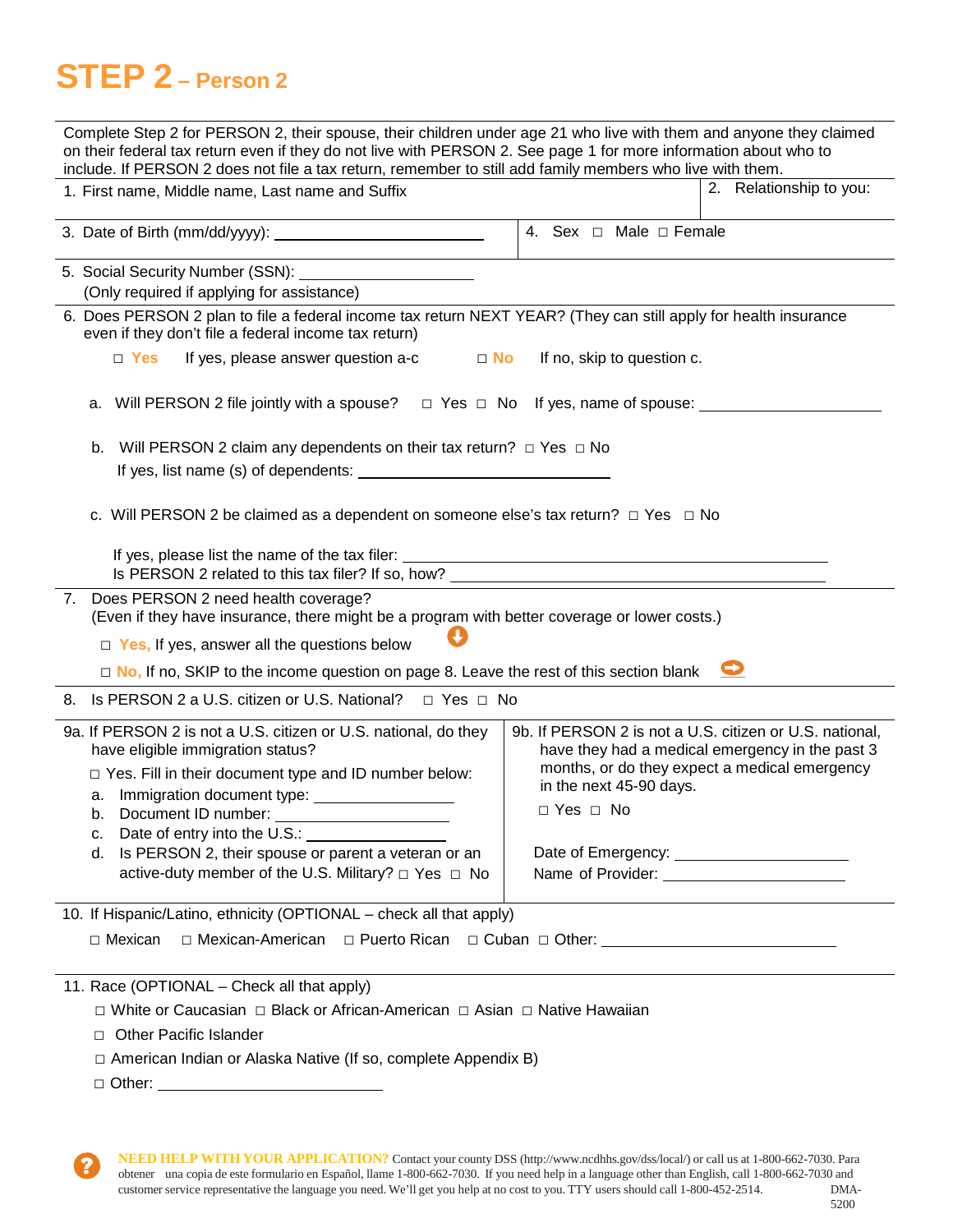| 12. Does PERSON 2 live at the same address as you? | 13. Is PERSON 2 a resident of North Carolina? |  |  |  |  |  |
|----------------------------------------------------|-----------------------------------------------|--|--|--|--|--|
| If no, list address:                               | Yes<br>- No<br>П.                             |  |  |  |  |  |

|  | 14. Is PERSON 2 pregnant? $\Box$ Yes $\Box$ No If yes, how many babies are expected during this pregnancy? |
|--|------------------------------------------------------------------------------------------------------------|
|  |                                                                                                            |

| 15. Do PERSON 2 lives with at least one child under the age of 18<br>and are they the main person taking care of that child? | 16. Was PERSON 2 in Foster Care in North<br>Carolina when they turned 18? |      |                                                  |  |
|------------------------------------------------------------------------------------------------------------------------------|---------------------------------------------------------------------------|------|--------------------------------------------------|--|
| Yes<br>No.<br>$\Box$                                                                                                         | $\Box$ Yes                                                                | ⊟ No |                                                  |  |
| 17a. Is PERSON 2 disabled?<br>$\Box$ No<br>Yes                                                                               | 17b. Is PERSON 2 aged 65 or<br>older?<br>Yes                              | No.  | 17c. Is PERSON 2 blind?<br>No.<br>Yes.<br>$\Box$ |  |

| 18. Does PERSON 2 have a physical, mental or emotional health condition that causes limitations in activities of daily |  |      |  |  |  |
|------------------------------------------------------------------------------------------------------------------------|--|------|--|--|--|
| living (such as bathing, dressing, daily chores, etc.), live in a medical facility, nursing home and/or need home and  |  |      |  |  |  |
| community based services $(CAP)$ ? $\Box$ Yes                                                                          |  | ⊟ No |  |  |  |

19. Does PERSON 2 need help paying for medical bills in the last 3 months  $□$  Yes  $□$  No

Please answer the following questions if PERSON 2 is age 22 or younger:

- 20. Did PERSON 2 have insurance through a job and lose it within the past 3 months?  $\Box$  Yes  $\Box$  No
	- a. If yes, end date: \_\_\_\_\_\_\_\_\_\_\_\_\_\_\_\_\_\_\_\_\_\_\_\_\_ b. Reason the insurance ended: \_\_\_\_\_\_\_\_\_\_\_\_\_\_\_\_\_\_\_\_\_\_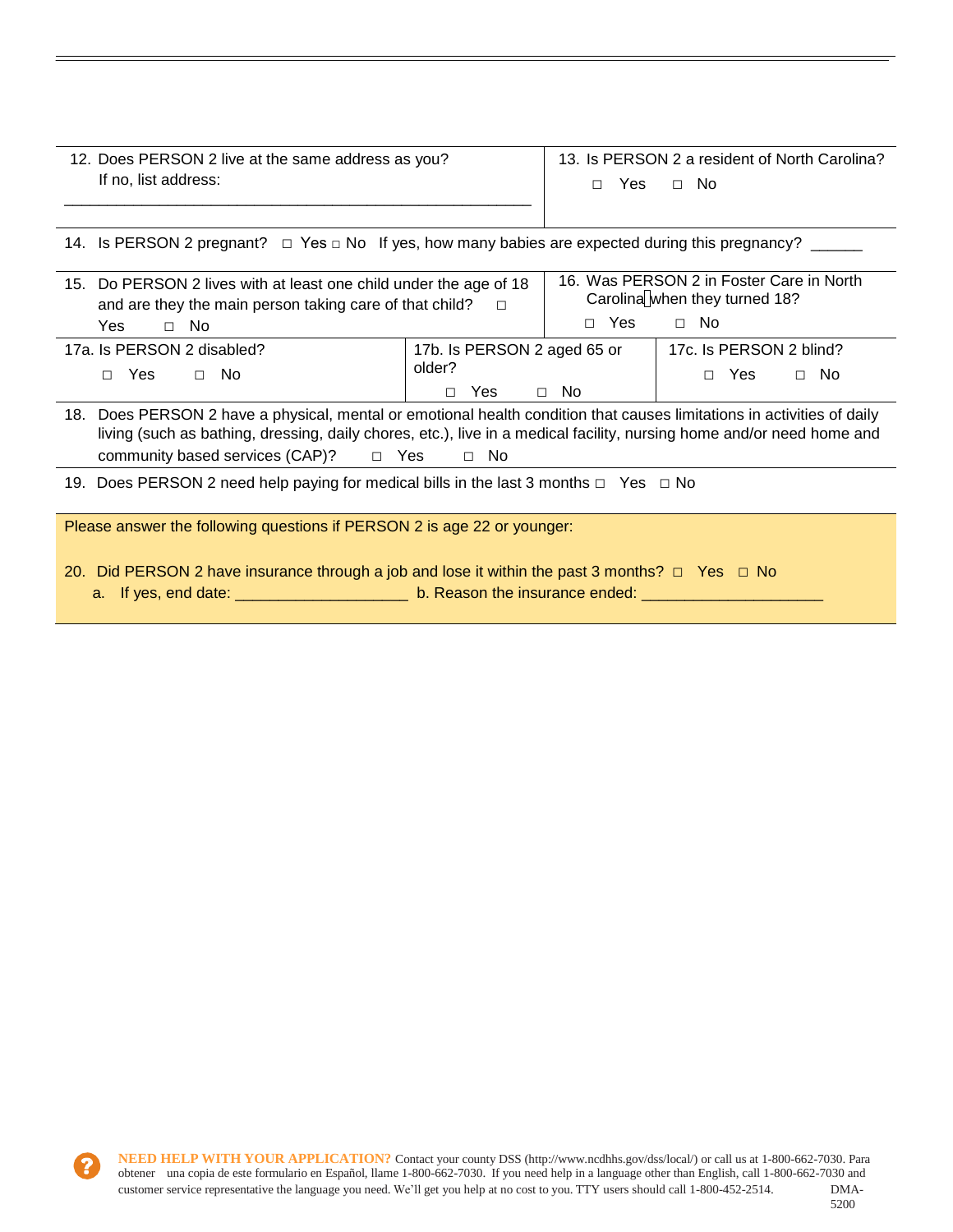## **STEP 2 – Person 2 Current Job & Income Information**

#### 21. Is Person 2 *(check one)*

□ *Employed* □ Self-Employed □ Not employed<br>If you're currently employed, Skip to Question 31. Skip to Question 32.

tell us about your income. Start with question 22.

### **CURRENT JOB 1:**

| 22. Employer name and address |                                          | 23. Employer phone number: |  |
|-------------------------------|------------------------------------------|----------------------------|--|
|                               | $\begin{array}{cccc} \hline \end{array}$ |                            |  |

24. Wages/tips (before taxes) □ Hourly □ Weekly □ Every 2 weeks □ Twice a Monthly □ Monthly □ Yearly  $\frac{1}{2}$   $\frac{1}{2}$   $\frac{1}{2}$   $\frac{1}{2}$   $\frac{1}{2}$   $\frac{1}{2}$   $\frac{1}{2}$   $\frac{1}{2}$   $\frac{1}{2}$   $\frac{1}{2}$   $\frac{1}{2}$   $\frac{1}{2}$   $\frac{1}{2}$   $\frac{1}{2}$   $\frac{1}{2}$   $\frac{1}{2}$   $\frac{1}{2}$   $\frac{1}{2}$   $\frac{1}{2}$   $\frac{1}{2}$   $\frac{1}{2}$   $\frac{1}{2}$ 

25. Average hours worked each WEEK: \_\_\_\_\_\_\_\_\_\_\_\_\_\_\_\_\_\_\_\_\_\_\_\_\_\_\_

### **CURRENT JOB 2:** (If you have more jobs and need more space, attach another sheet of paper)

| 26. Employer Name and Address |                                                                                                                                    | 27. Employer phone number: |                                   |  |        |                           |  |                                                                                                              |
|-------------------------------|------------------------------------------------------------------------------------------------------------------------------------|----------------------------|-----------------------------------|--|--------|---------------------------|--|--------------------------------------------------------------------------------------------------------------|
|                               |                                                                                                                                    |                            |                                   |  |        |                           |  |                                                                                                              |
|                               | 28. Wages/tips (before taxes) $\Box$ Hourly $\Box$ Weekly $\Box$ Every 2 weeks $\Box$ Twice a Monthly $\Box$ Monthly $\Box$ Yearly |                            |                                   |  |        |                           |  |                                                                                                              |
| \$                            | <u> 1980 - John Stein, Amerikaansk politiker (</u>                                                                                 |                            |                                   |  |        |                           |  |                                                                                                              |
|                               |                                                                                                                                    |                            |                                   |  |        |                           |  |                                                                                                              |
|                               |                                                                                                                                    |                            |                                   |  |        |                           |  |                                                                                                              |
|                               | 30. In the past year, did PERSON 2:                                                                                                |                            |                                   |  |        |                           |  |                                                                                                              |
|                               | □ Change Jobs □ Stop Working □ Start working fewer hours □ None of these                                                           |                            |                                   |  |        |                           |  |                                                                                                              |
|                               | 31. If self-employed, answer the following questions:                                                                              |                            |                                   |  |        |                           |  |                                                                                                              |
|                               |                                                                                                                                    |                            |                                   |  |        |                           |  |                                                                                                              |
|                               |                                                                                                                                    |                            |                                   |  |        |                           |  | b. How much net income (profits once business expenses are paid) will you get form this self-employment this |
|                               |                                                                                                                                    |                            |                                   |  |        |                           |  |                                                                                                              |
|                               | 32. OTHER INCOME THIS MONTH: Check all that apply, and give the amount and how often you get it.                                   |                            |                                   |  |        |                           |  |                                                                                                              |
|                               | NOTE: PERSON 2 does not need to tell us about child support, veteran's benefits, or Supplemental Security<br>Income (SSI).         |                            |                                   |  |        |                           |  |                                                                                                              |
| п                             | None                                                                                                                               |                            | \$ ________ How Often ________    |  | $\Box$ |                           |  | Net farming/fishing \$______ How Often ______                                                                |
| □                             | Unemployment                                                                                                                       |                            | $\frac{1}{2}$ How Often _________ |  |        | $\Box$ Net rental/royalty |  | \$________ How Often _______                                                                                 |
| П                             | Pensions                                                                                                                           |                            | $\frac{1}{2}$ How Often ________  |  | $\Box$ |                           |  | Other income \$_______ How Often ______                                                                      |
| $\Box$                        | Social Security                                                                                                                    |                            | $\frac{1}{2}$ How Often           |  |        |                           |  |                                                                                                              |
| П                             | Retirement Accounts \$_______ How Often _______                                                                                    |                            |                                   |  |        |                           |  |                                                                                                              |
| П                             | Alimony Received                                                                                                                   |                            | \$ How Often                      |  |        |                           |  |                                                                                                              |
|                               |                                                                                                                                    |                            |                                   |  |        |                           |  |                                                                                                              |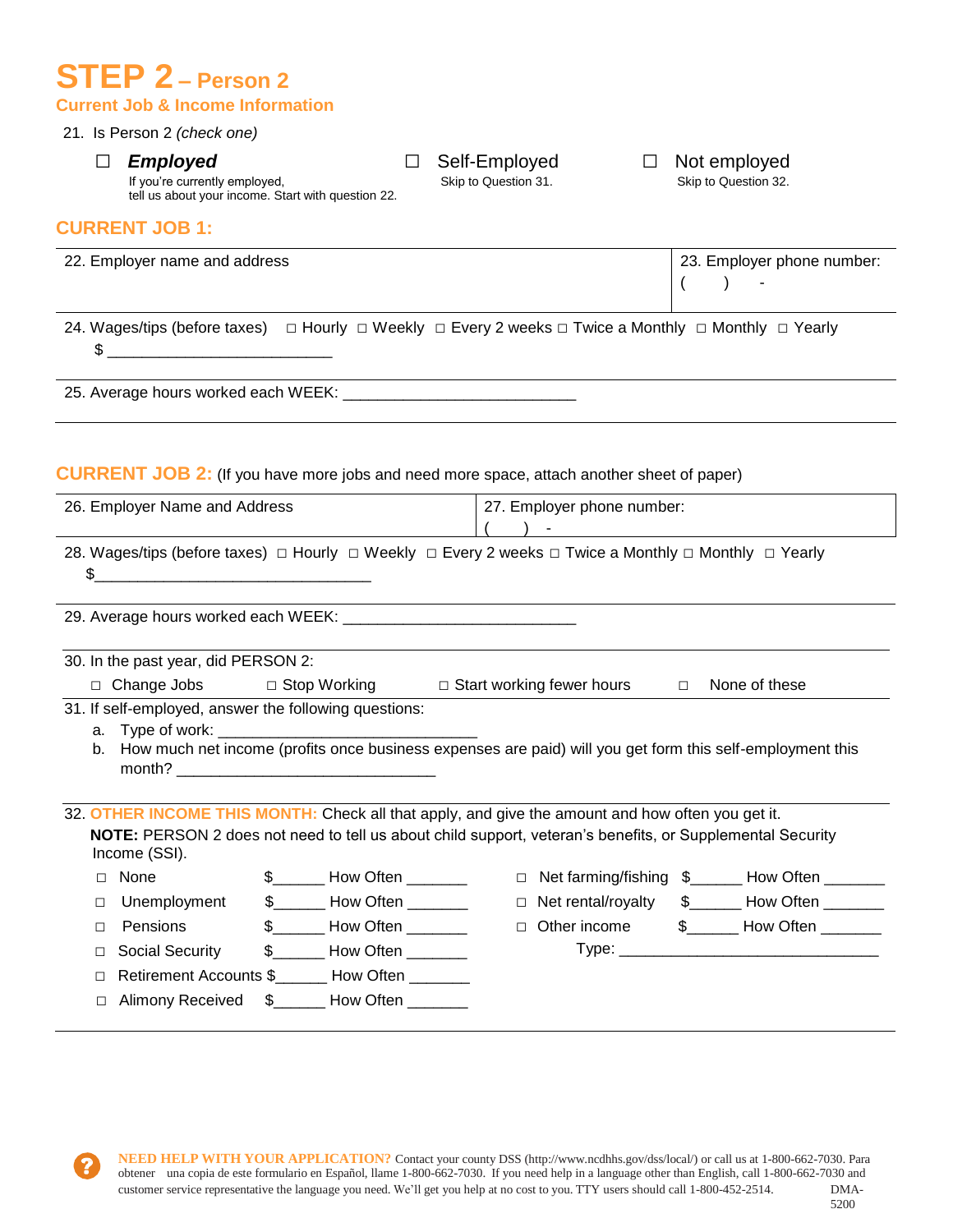33. **DEDUCTIONS:** Check all that apply, and give the amount and how often you get it.

If PERSON 2 pays for certain things that can be deducted on a federal income tax return, telling us about them could make the cost of health coverage a little lower.

- Don't include a cost that PERSON 2 already considered in your answer to net self-employment (question 31b)
- □ Alimony Paid **\$** How Often
- □ Student Loan Interest \$ \_\_\_\_\_\_How Often
- □ Other Deductions \$\_\_\_\_\_\_How Often \_\_\_\_\_\_\_\_\_\_ Type: \_

34. **YEARLY INCOME:** Complete only if PERSON 2's income changes from month to month. If you don't expect changes to PERSON 2's monthly income, add another person or skip to the next section.

PERSON 2's total income this year \$ PERSON 2's total income next year (if you think it will be different) \$

**THANKS! This is all we need to know about PERSON 2**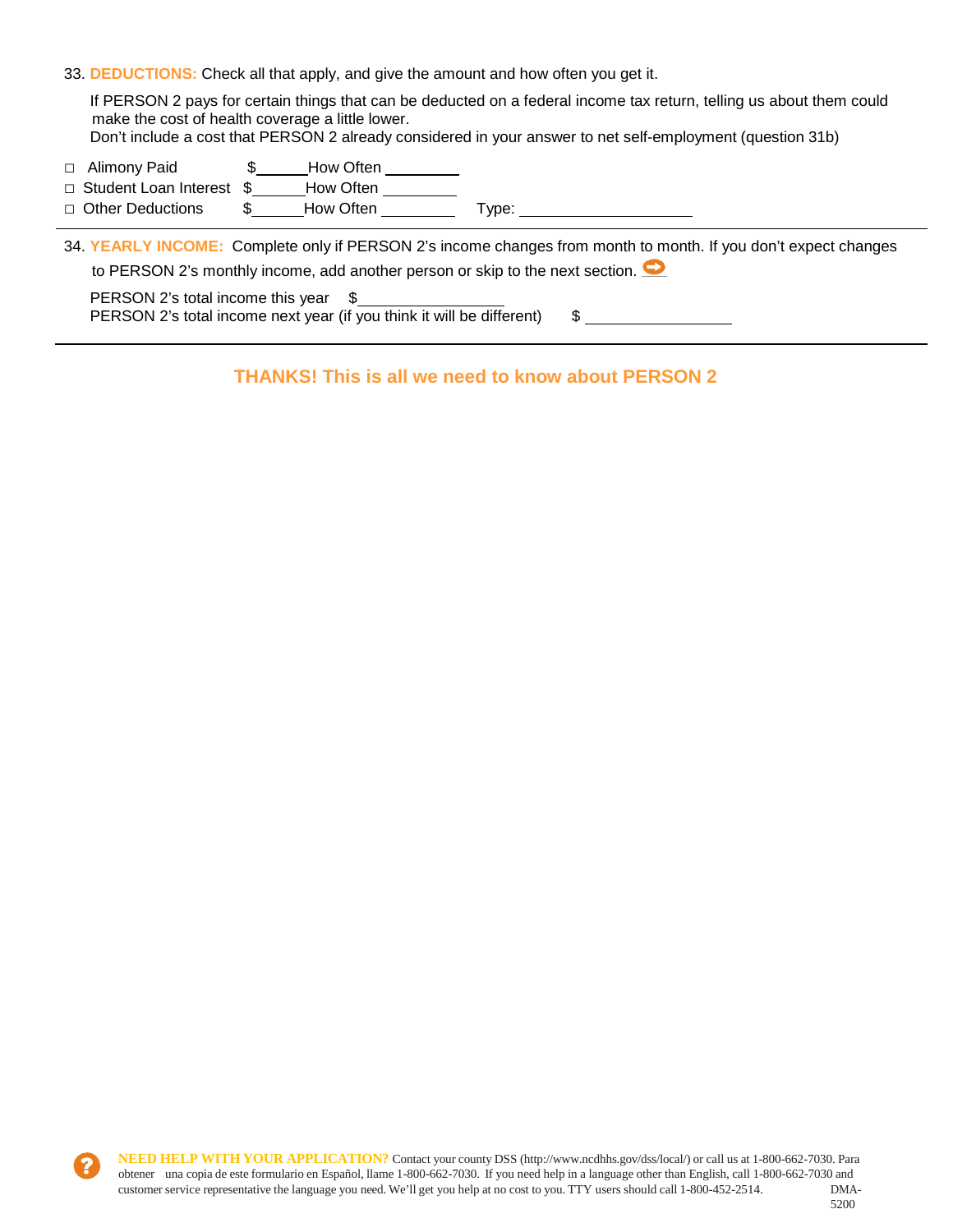# **STEP 2 – Person 3**

| on their federal tax return even if they do not live with PERSON 3. See page 1 for more information about who to<br>include. If PERSON 3 does not file a tax return, remember to still add family members who live with them.<br>1. First name, Middle name, Last name and Suffix<br>2. Relationship to you:<br>5. Social Security Number (SSN): _______________________<br>(Only required if applying for assistance)<br>6. Does PERSON 3 plan to file a federal income tax return NEXT YEAR? (They can still apply for health insurance<br>even if they don't file a federal income tax return)<br>If yes, please answer question a-c<br>$\Box$ Yes<br>$\Box$ No<br>If no, skip to question c.<br>a. Will PERSON 3 file jointly with a spouse? $\Box$ Yes $\Box$ No If yes, name of spouse: $\Box$<br>Will PERSON 3 claim any dependents on their tax return? $\Box$ Yes $\Box$ No<br>b.<br>Will PERSON 3 be claimed as a dependent on someone else's tax return? $\Box$ Yes $\Box$ No<br>c.<br>Is PERSON 3 related to this tax filer? If so, how? <u>example and the set of the set of the set of the set of the set of the set of the set of the set of the set of the set of the set of the set of the set of the set of the </u><br>7. Does PERSON 3 need health coverage?<br>(Even if they have insurance, there might be a program with better coverage or lower costs.)<br>$\Box$ Yes, If yes, answer all the questions below<br>$\Box$ No, If no, SKIP to the income question on page 11. Leave the rest of this section blank $\Box$<br>8. Is PERSON 3 a U.S. citizen or U.S. National?<br>$\Box$ Yes $\Box$ No<br>9a. If PERSON 3 is not a U.S. citizen or U.S. national, do they<br>9b. If PERSON 3 is not a U.S. citizen or U.S. national,<br>have they had a medical emergency in the past 3<br>have eligible immigration status?<br>months, or do they expect a medical emergency<br>□ Yes. Fill in their document type and ID number below:<br>in the next 45-90 days.<br>□ Yes □ No<br>Document ID number:<br>b.<br>Date of entry into the U.S.:<br>c. |  |  |  |  |
|--------------------------------------------------------------------------------------------------------------------------------------------------------------------------------------------------------------------------------------------------------------------------------------------------------------------------------------------------------------------------------------------------------------------------------------------------------------------------------------------------------------------------------------------------------------------------------------------------------------------------------------------------------------------------------------------------------------------------------------------------------------------------------------------------------------------------------------------------------------------------------------------------------------------------------------------------------------------------------------------------------------------------------------------------------------------------------------------------------------------------------------------------------------------------------------------------------------------------------------------------------------------------------------------------------------------------------------------------------------------------------------------------------------------------------------------------------------------------------------------------------------------------------------------------------------------------------------------------------------------------------------------------------------------------------------------------------------------------------------------------------------------------------------------------------------------------------------------------------------------------------------------------------------------------------------------------------------------------------------------------------------------------------------------------------------------------|--|--|--|--|
|                                                                                                                                                                                                                                                                                                                                                                                                                                                                                                                                                                                                                                                                                                                                                                                                                                                                                                                                                                                                                                                                                                                                                                                                                                                                                                                                                                                                                                                                                                                                                                                                                                                                                                                                                                                                                                                                                                                                                                                                                                                                          |  |  |  |  |
|                                                                                                                                                                                                                                                                                                                                                                                                                                                                                                                                                                                                                                                                                                                                                                                                                                                                                                                                                                                                                                                                                                                                                                                                                                                                                                                                                                                                                                                                                                                                                                                                                                                                                                                                                                                                                                                                                                                                                                                                                                                                          |  |  |  |  |
|                                                                                                                                                                                                                                                                                                                                                                                                                                                                                                                                                                                                                                                                                                                                                                                                                                                                                                                                                                                                                                                                                                                                                                                                                                                                                                                                                                                                                                                                                                                                                                                                                                                                                                                                                                                                                                                                                                                                                                                                                                                                          |  |  |  |  |
|                                                                                                                                                                                                                                                                                                                                                                                                                                                                                                                                                                                                                                                                                                                                                                                                                                                                                                                                                                                                                                                                                                                                                                                                                                                                                                                                                                                                                                                                                                                                                                                                                                                                                                                                                                                                                                                                                                                                                                                                                                                                          |  |  |  |  |
|                                                                                                                                                                                                                                                                                                                                                                                                                                                                                                                                                                                                                                                                                                                                                                                                                                                                                                                                                                                                                                                                                                                                                                                                                                                                                                                                                                                                                                                                                                                                                                                                                                                                                                                                                                                                                                                                                                                                                                                                                                                                          |  |  |  |  |
|                                                                                                                                                                                                                                                                                                                                                                                                                                                                                                                                                                                                                                                                                                                                                                                                                                                                                                                                                                                                                                                                                                                                                                                                                                                                                                                                                                                                                                                                                                                                                                                                                                                                                                                                                                                                                                                                                                                                                                                                                                                                          |  |  |  |  |
|                                                                                                                                                                                                                                                                                                                                                                                                                                                                                                                                                                                                                                                                                                                                                                                                                                                                                                                                                                                                                                                                                                                                                                                                                                                                                                                                                                                                                                                                                                                                                                                                                                                                                                                                                                                                                                                                                                                                                                                                                                                                          |  |  |  |  |
|                                                                                                                                                                                                                                                                                                                                                                                                                                                                                                                                                                                                                                                                                                                                                                                                                                                                                                                                                                                                                                                                                                                                                                                                                                                                                                                                                                                                                                                                                                                                                                                                                                                                                                                                                                                                                                                                                                                                                                                                                                                                          |  |  |  |  |
|                                                                                                                                                                                                                                                                                                                                                                                                                                                                                                                                                                                                                                                                                                                                                                                                                                                                                                                                                                                                                                                                                                                                                                                                                                                                                                                                                                                                                                                                                                                                                                                                                                                                                                                                                                                                                                                                                                                                                                                                                                                                          |  |  |  |  |
|                                                                                                                                                                                                                                                                                                                                                                                                                                                                                                                                                                                                                                                                                                                                                                                                                                                                                                                                                                                                                                                                                                                                                                                                                                                                                                                                                                                                                                                                                                                                                                                                                                                                                                                                                                                                                                                                                                                                                                                                                                                                          |  |  |  |  |
|                                                                                                                                                                                                                                                                                                                                                                                                                                                                                                                                                                                                                                                                                                                                                                                                                                                                                                                                                                                                                                                                                                                                                                                                                                                                                                                                                                                                                                                                                                                                                                                                                                                                                                                                                                                                                                                                                                                                                                                                                                                                          |  |  |  |  |
|                                                                                                                                                                                                                                                                                                                                                                                                                                                                                                                                                                                                                                                                                                                                                                                                                                                                                                                                                                                                                                                                                                                                                                                                                                                                                                                                                                                                                                                                                                                                                                                                                                                                                                                                                                                                                                                                                                                                                                                                                                                                          |  |  |  |  |
|                                                                                                                                                                                                                                                                                                                                                                                                                                                                                                                                                                                                                                                                                                                                                                                                                                                                                                                                                                                                                                                                                                                                                                                                                                                                                                                                                                                                                                                                                                                                                                                                                                                                                                                                                                                                                                                                                                                                                                                                                                                                          |  |  |  |  |
|                                                                                                                                                                                                                                                                                                                                                                                                                                                                                                                                                                                                                                                                                                                                                                                                                                                                                                                                                                                                                                                                                                                                                                                                                                                                                                                                                                                                                                                                                                                                                                                                                                                                                                                                                                                                                                                                                                                                                                                                                                                                          |  |  |  |  |
|                                                                                                                                                                                                                                                                                                                                                                                                                                                                                                                                                                                                                                                                                                                                                                                                                                                                                                                                                                                                                                                                                                                                                                                                                                                                                                                                                                                                                                                                                                                                                                                                                                                                                                                                                                                                                                                                                                                                                                                                                                                                          |  |  |  |  |
|                                                                                                                                                                                                                                                                                                                                                                                                                                                                                                                                                                                                                                                                                                                                                                                                                                                                                                                                                                                                                                                                                                                                                                                                                                                                                                                                                                                                                                                                                                                                                                                                                                                                                                                                                                                                                                                                                                                                                                                                                                                                          |  |  |  |  |
|                                                                                                                                                                                                                                                                                                                                                                                                                                                                                                                                                                                                                                                                                                                                                                                                                                                                                                                                                                                                                                                                                                                                                                                                                                                                                                                                                                                                                                                                                                                                                                                                                                                                                                                                                                                                                                                                                                                                                                                                                                                                          |  |  |  |  |
|                                                                                                                                                                                                                                                                                                                                                                                                                                                                                                                                                                                                                                                                                                                                                                                                                                                                                                                                                                                                                                                                                                                                                                                                                                                                                                                                                                                                                                                                                                                                                                                                                                                                                                                                                                                                                                                                                                                                                                                                                                                                          |  |  |  |  |
|                                                                                                                                                                                                                                                                                                                                                                                                                                                                                                                                                                                                                                                                                                                                                                                                                                                                                                                                                                                                                                                                                                                                                                                                                                                                                                                                                                                                                                                                                                                                                                                                                                                                                                                                                                                                                                                                                                                                                                                                                                                                          |  |  |  |  |
|                                                                                                                                                                                                                                                                                                                                                                                                                                                                                                                                                                                                                                                                                                                                                                                                                                                                                                                                                                                                                                                                                                                                                                                                                                                                                                                                                                                                                                                                                                                                                                                                                                                                                                                                                                                                                                                                                                                                                                                                                                                                          |  |  |  |  |
|                                                                                                                                                                                                                                                                                                                                                                                                                                                                                                                                                                                                                                                                                                                                                                                                                                                                                                                                                                                                                                                                                                                                                                                                                                                                                                                                                                                                                                                                                                                                                                                                                                                                                                                                                                                                                                                                                                                                                                                                                                                                          |  |  |  |  |
|                                                                                                                                                                                                                                                                                                                                                                                                                                                                                                                                                                                                                                                                                                                                                                                                                                                                                                                                                                                                                                                                                                                                                                                                                                                                                                                                                                                                                                                                                                                                                                                                                                                                                                                                                                                                                                                                                                                                                                                                                                                                          |  |  |  |  |
|                                                                                                                                                                                                                                                                                                                                                                                                                                                                                                                                                                                                                                                                                                                                                                                                                                                                                                                                                                                                                                                                                                                                                                                                                                                                                                                                                                                                                                                                                                                                                                                                                                                                                                                                                                                                                                                                                                                                                                                                                                                                          |  |  |  |  |
| Is PERSON 3, their spouse or parent a veteran or an<br>d.<br>Name of Provider: Name of Provider:<br>active-duty member of the U.S. Military? $\Box$ Yes $\Box$ No                                                                                                                                                                                                                                                                                                                                                                                                                                                                                                                                                                                                                                                                                                                                                                                                                                                                                                                                                                                                                                                                                                                                                                                                                                                                                                                                                                                                                                                                                                                                                                                                                                                                                                                                                                                                                                                                                                        |  |  |  |  |
|                                                                                                                                                                                                                                                                                                                                                                                                                                                                                                                                                                                                                                                                                                                                                                                                                                                                                                                                                                                                                                                                                                                                                                                                                                                                                                                                                                                                                                                                                                                                                                                                                                                                                                                                                                                                                                                                                                                                                                                                                                                                          |  |  |  |  |
| 10. If Hispanic/Latino, ethnicity (OPTIONAL - check all that apply)                                                                                                                                                                                                                                                                                                                                                                                                                                                                                                                                                                                                                                                                                                                                                                                                                                                                                                                                                                                                                                                                                                                                                                                                                                                                                                                                                                                                                                                                                                                                                                                                                                                                                                                                                                                                                                                                                                                                                                                                      |  |  |  |  |
| □ Mexican-American<br>□ Mexican                                                                                                                                                                                                                                                                                                                                                                                                                                                                                                                                                                                                                                                                                                                                                                                                                                                                                                                                                                                                                                                                                                                                                                                                                                                                                                                                                                                                                                                                                                                                                                                                                                                                                                                                                                                                                                                                                                                                                                                                                                          |  |  |  |  |
| 11. Race (OPTIONAL - Check all that apply)                                                                                                                                                                                                                                                                                                                                                                                                                                                                                                                                                                                                                                                                                                                                                                                                                                                                                                                                                                                                                                                                                                                                                                                                                                                                                                                                                                                                                                                                                                                                                                                                                                                                                                                                                                                                                                                                                                                                                                                                                               |  |  |  |  |
| □ White or Caucasian □ Black or African-American □ Asian □ Native Hawaiian                                                                                                                                                                                                                                                                                                                                                                                                                                                                                                                                                                                                                                                                                                                                                                                                                                                                                                                                                                                                                                                                                                                                                                                                                                                                                                                                                                                                                                                                                                                                                                                                                                                                                                                                                                                                                                                                                                                                                                                               |  |  |  |  |
| <b>Other Pacific Islander</b><br>П.<br>□ American Indian or Alaska Native (If so, complete Appendix B)                                                                                                                                                                                                                                                                                                                                                                                                                                                                                                                                                                                                                                                                                                                                                                                                                                                                                                                                                                                                                                                                                                                                                                                                                                                                                                                                                                                                                                                                                                                                                                                                                                                                                                                                                                                                                                                                                                                                                                   |  |  |  |  |
|                                                                                                                                                                                                                                                                                                                                                                                                                                                                                                                                                                                                                                                                                                                                                                                                                                                                                                                                                                                                                                                                                                                                                                                                                                                                                                                                                                                                                                                                                                                                                                                                                                                                                                                                                                                                                                                                                                                                                                                                                                                                          |  |  |  |  |

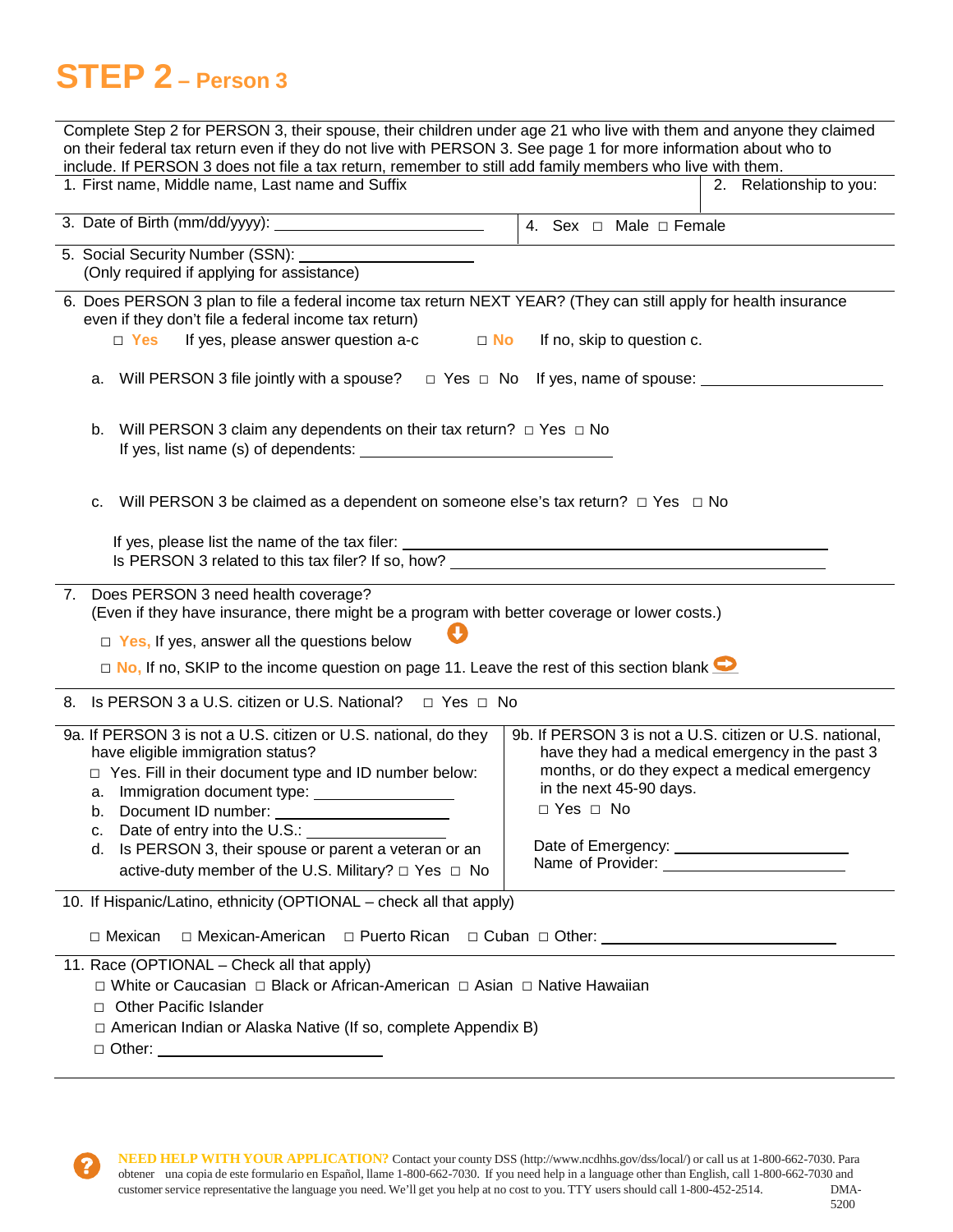| 12. Does PERSON 3 live at the same address as you?                                                         |        | 13. Is PERSON 3 a resident of North Carolina? |      |  |
|------------------------------------------------------------------------------------------------------------|--------|-----------------------------------------------|------|--|
| If no, list address:                                                                                       | $\Box$ | Yes                                           | ∩ No |  |
|                                                                                                            |        |                                               |      |  |
| 14. Is PERSON 3 pregnant? $\Box$ Yes $\Box$ No If yes, how many babies are expected during this pregnancy? |        |                                               |      |  |

| 15. Does PERSON 3 live with at least one child under the age of                                                                                                                                                                                 | 16. Was PERSON 3 in Foster Care in North |           |                               |  |
|-------------------------------------------------------------------------------------------------------------------------------------------------------------------------------------------------------------------------------------------------|------------------------------------------|-----------|-------------------------------|--|
| 18 and are they the main person taking care of that child?                                                                                                                                                                                      | п                                        |           | Carolina when they turned 18? |  |
| Yes<br>No.<br>$\Box$                                                                                                                                                                                                                            |                                          | Yes<br>П. | $\Box$ No                     |  |
| 17a. Is PERSON 3 disabled?                                                                                                                                                                                                                      | 17b. Is PERSON 3 aged 65 or              |           | 17c. Is PERSON 3 blind?       |  |
| <b>Yes</b><br>$\Box$ No<br>П.                                                                                                                                                                                                                   | older?                                   |           | Yes<br>$\Box$ No<br>П.        |  |
|                                                                                                                                                                                                                                                 | Yes<br>П.                                | $\Box$ No |                               |  |
| 18. Does PERSON 3 have a physical, mental or emotional health condition that causes limitations in activities of daily<br>living (such as bathing, dressing, daily chores, etc.), live in a medical facility, nursing home and/or need home and |                                          |           |                               |  |
| community based services $(CAP)?$ $\Box$ Yes                                                                                                                                                                                                    | $\Box$ No                                |           |                               |  |
| 19. Does PERSON 3 need help paying for medical bills in the last 3 months $\Box$ Yes $\Box$ No                                                                                                                                                  |                                          |           |                               |  |
| Please answer the following questions if PERSON 3 is age 22 or younger:                                                                                                                                                                         |                                          |           |                               |  |

20. Did PERSON 3 have insurance through a job and lose it within the past 3 months? □ Yes □ No a. If yes, end date: \_\_\_\_\_\_\_\_\_\_\_\_\_\_\_\_\_\_\_\_\_\_\_\_\_\_ b. Reason the insurance ended: \_\_\_\_\_\_\_\_\_\_\_\_\_\_\_\_\_\_\_\_\_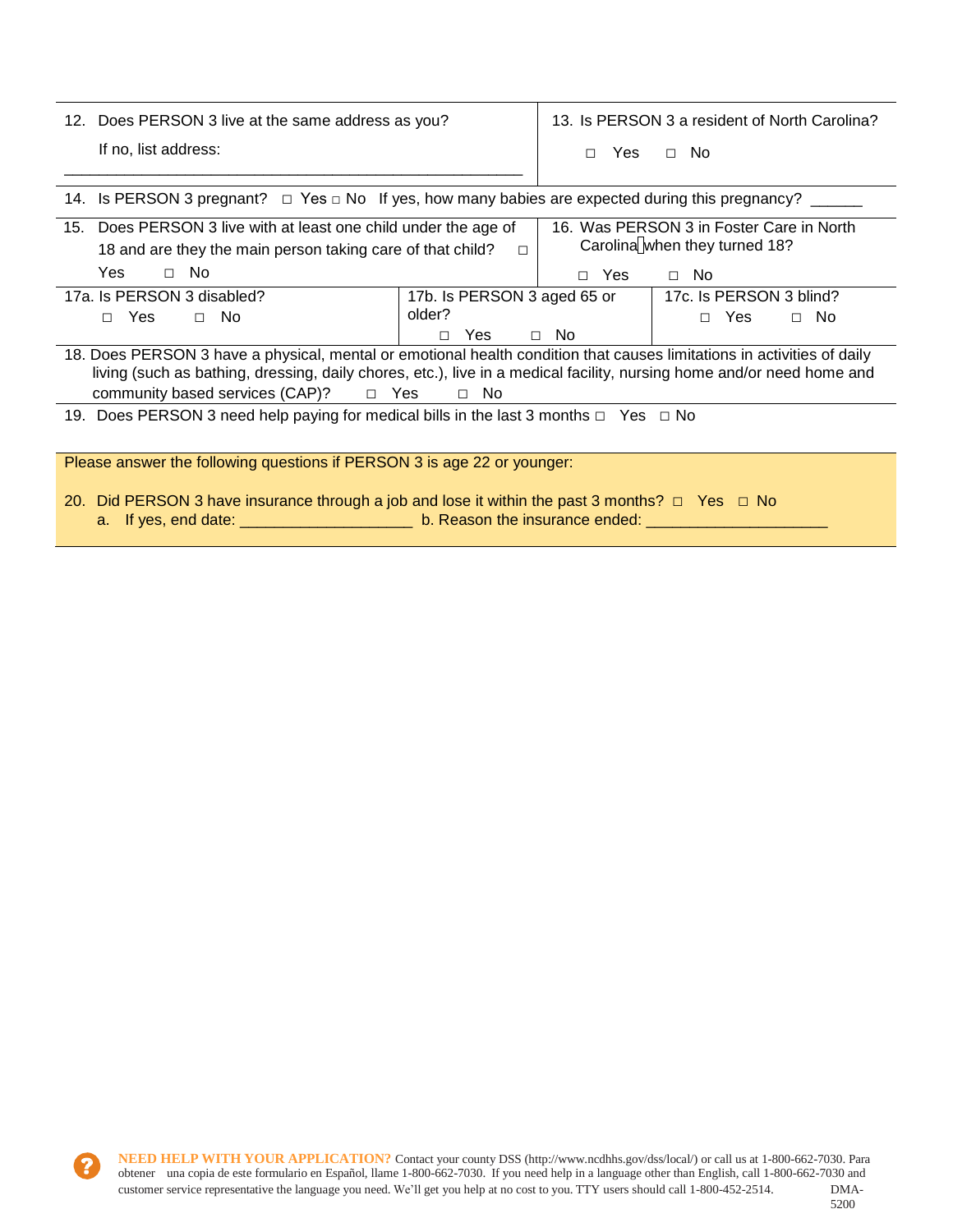# **STEP 2 – Person 3 Current Job & Income Information**

## 21. Is Person 3 *(check one)*

□ **Employed** □ Self-Employed □ Not employed<br>If you're currently employed, Skip to Question 31. Skip to Question 32.

tell us about your income. Start with question 22.

### **CURRENT JOB 1:**

| 22. Employer name and address                                                                                                      | 23. Employer phone number: |
|------------------------------------------------------------------------------------------------------------------------------------|----------------------------|
| 24. Wages/tips (before taxes) $\Box$ Hourly $\Box$ Weekly $\Box$ Every 2 weeks $\Box$ Twice a Monthly $\Box$ Monthly $\Box$ Yearly |                            |
|                                                                                                                                    |                            |
| 25. Average hours worked each WEEK: ________                                                                                       |                            |
| <b>CURRENT JOB 2:</b> (If you have more jobs and need more space, attach another sheet of paper)                                   |                            |

|        | 26. Employer name and address       |                                                                                                              | 27. Employer phone number:                          |
|--------|-------------------------------------|--------------------------------------------------------------------------------------------------------------|-----------------------------------------------------|
|        |                                     |                                                                                                              |                                                     |
| \$     |                                     | 28. Wages/tips (before taxes) □ Hourly □ Weekly □ Every 2 weeks □ Twice a Monthly □ Monthly □ Yearly         |                                                     |
|        |                                     |                                                                                                              |                                                     |
|        | 30. In the past year, did PERSON 3: |                                                                                                              |                                                     |
|        |                                     | □ Change Jobs □ Stop Working    □ Start working fewer hours    □                                             | None of these                                       |
|        |                                     | 31. If self-employed, answer the following questions:                                                        |                                                     |
|        |                                     | b. How much net income (profits once business expenses are paid) will you get form this self-employment this |                                                     |
|        |                                     | 32. OTHER INCOME THIS MONTH: Check all that apply, and give the amount and how often you get it.             |                                                     |
|        | Income (SSI).                       | NOTE: PERSON 3 does not need to tell us about child support, veteran's benefits, or Supplemental Security    |                                                     |
| $\Box$ | None                                | \$_______ How Often _______                                                                                  | □ Net farming/fishing \$_________ How Often _______ |
| □      | Unemployment                        | \$________ How Often ________                                                                                | □ Net rental/royalty \$_______ How Often _______    |
| $\Box$ | Pensions                            | \$ ________ How Often ________                                                                               | □ Other income \$_______ How Often _______          |
| □      | Social Security                     | $\frac{1}{2}$ How Often _________                                                                            |                                                     |
| п      |                                     | Retirement Accounts \$______ How Often ______                                                                |                                                     |
| $\Box$ | Alimony Received                    | How Often ______<br>S.                                                                                       |                                                     |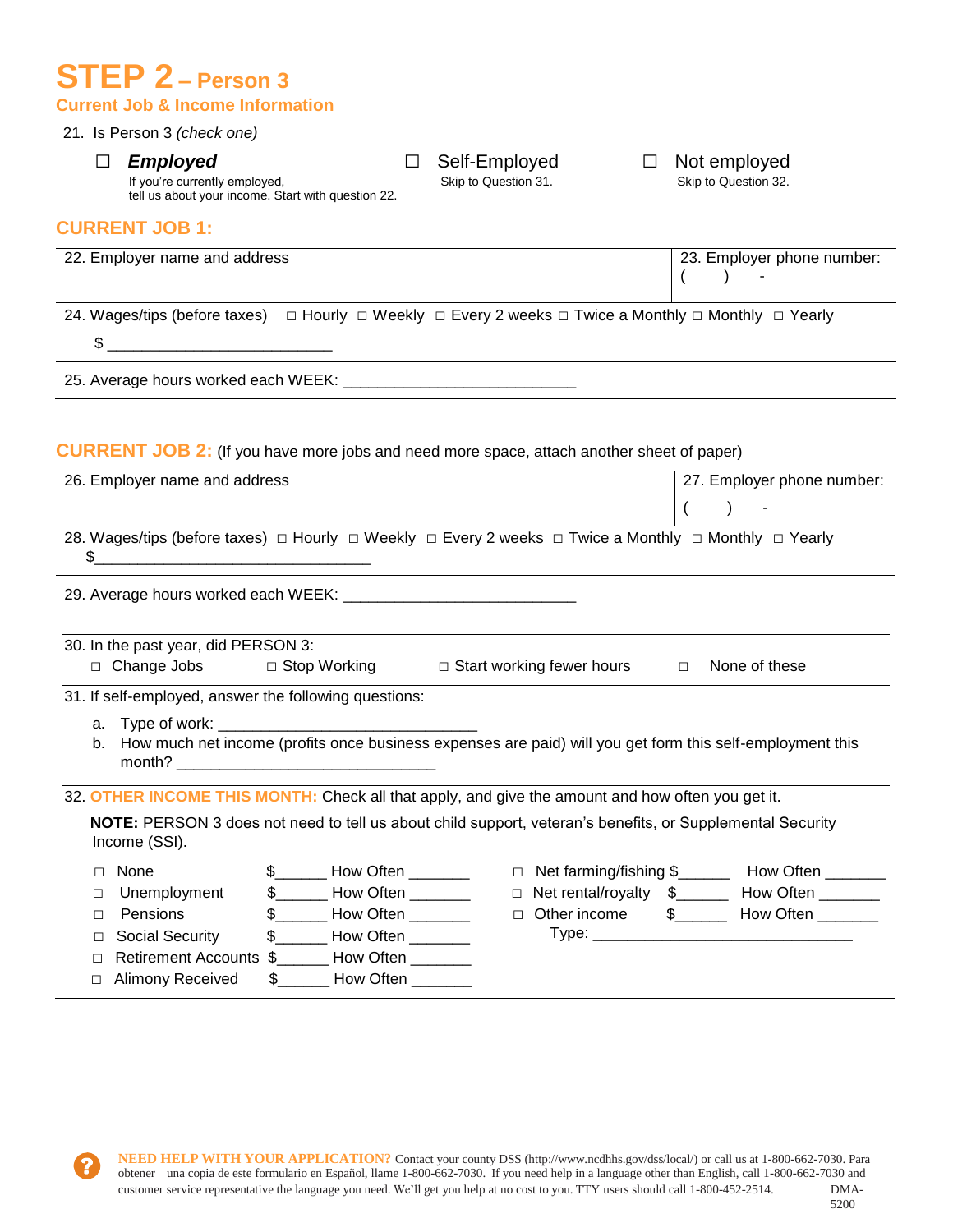33. **DEDUCTIONS:** Check all that apply, and give the amount and how often you get it.

If PERSON 3 pays for certain things that can be deducted on a federal income tax return, telling us about them could make the cost of health coverage a little lower.

Don't include a cost that PERSON 3 already considered in your answer to net self-employment (question 31b)

- □ Alimony Paid **\$** How Often
- □ Student Loan Interest \$ How Often
- □ Other Deductions \$ How Often Type:

34. **YEARLY INCOME:** Complete only if PERSON 3's income changes from month to month. If you don't expect changes to PERSON 3's monthly income, add another person or skip to the next section.  $\bullet$ 

PERSON 3's total income this year \$ PERSON 3's total income next year (if you think it will be different)  $$ \_$ 

**THANKS! This is all we need to know about PERSON 3**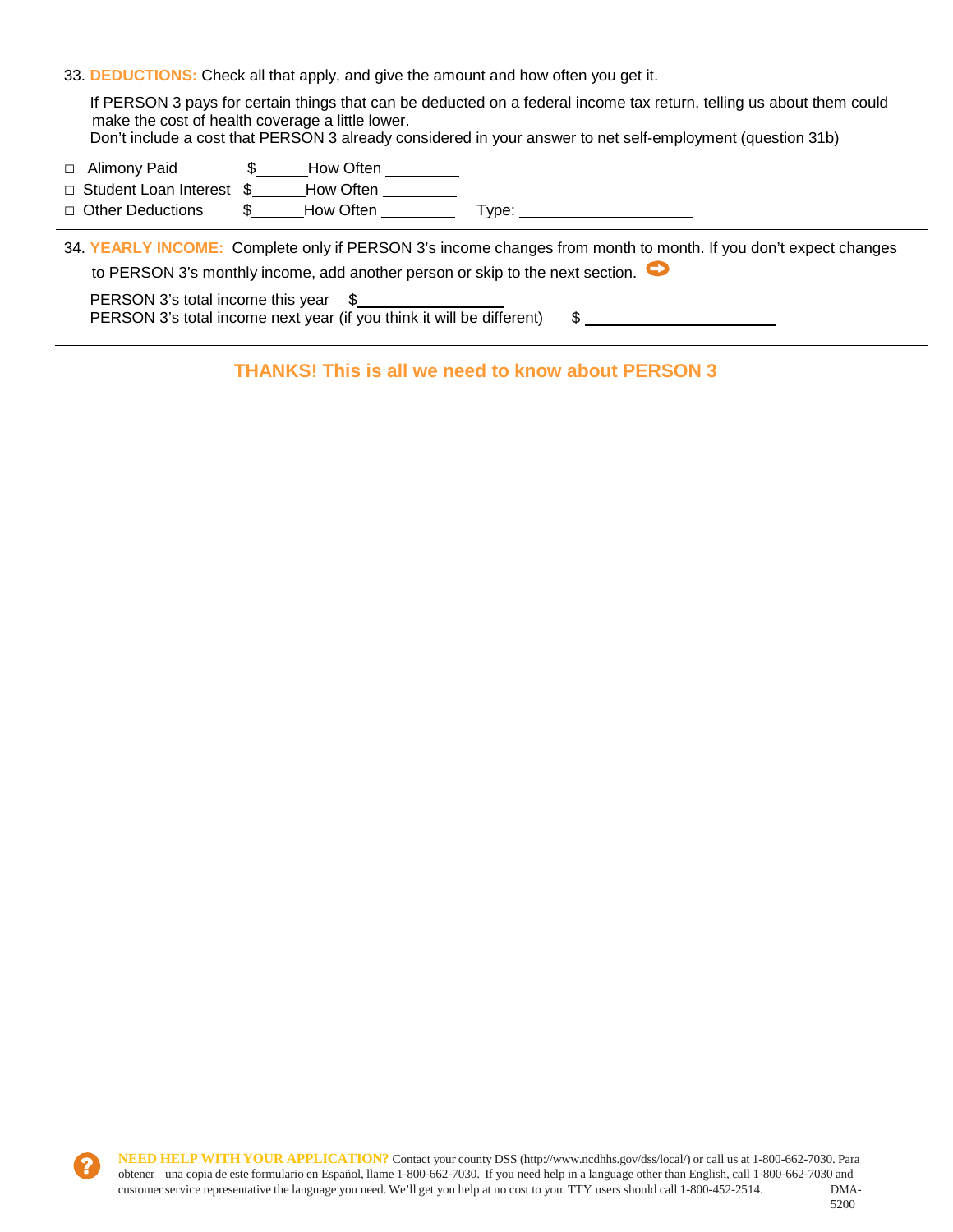# **STEP 2 – Person 4**

| Complete Step 2 for PERSON 4, their spouse, their children under age 21 who live with them and anyone they claimed<br>on their federal tax return even if they do not live with PERSON 3. See page 1 for more information about who to                                                                                                                     |                                                                                                                                                                                                                |  |  |  |
|------------------------------------------------------------------------------------------------------------------------------------------------------------------------------------------------------------------------------------------------------------------------------------------------------------------------------------------------------------|----------------------------------------------------------------------------------------------------------------------------------------------------------------------------------------------------------------|--|--|--|
| include. If PERSON 4 does not file a tax return, remember to still add family members who live with them.                                                                                                                                                                                                                                                  |                                                                                                                                                                                                                |  |  |  |
| 1. First name, Middle name, Last name and Suffix                                                                                                                                                                                                                                                                                                           | 2. Relationship to you:                                                                                                                                                                                        |  |  |  |
|                                                                                                                                                                                                                                                                                                                                                            | 4. Sex $\Box$ Male $\Box$ Female                                                                                                                                                                               |  |  |  |
| 5. Social Security Number (SSN):                                                                                                                                                                                                                                                                                                                           |                                                                                                                                                                                                                |  |  |  |
| (Only required if applying for assistance)                                                                                                                                                                                                                                                                                                                 |                                                                                                                                                                                                                |  |  |  |
| 6. Does PERSON 4 plan to file a federal income tax return NEXT YEAR? (They can still apply for health insurance<br>even if they don't file a federal income tax return)                                                                                                                                                                                    |                                                                                                                                                                                                                |  |  |  |
| $\Box$ Yes<br>If yes, please answer question a-c<br>$\Box$ No                                                                                                                                                                                                                                                                                              | If no, skip to question c.                                                                                                                                                                                     |  |  |  |
| Will PERSON 4 file jointly with a spouse? $\Box$ Yes $\Box$ No If yes, name of spouse: _______<br>а.                                                                                                                                                                                                                                                       |                                                                                                                                                                                                                |  |  |  |
| Will PERSON 4 claim any dependents on their tax return? $\Box$ Yes $\Box$ No<br>b.<br>If yes, list name (s) of dependents:                                                                                                                                                                                                                                 |                                                                                                                                                                                                                |  |  |  |
| Will PERSON 4 be claimed as a dependent on someone else's tax return? $\Box$ Yes $\Box$ No<br>C.<br>If yes, please list the name of the tax filer:<br><u> 1989 - Johann Stoff, deutscher Stoffen und der Stoffen und der Stoffen und der Stoffen und der Stoffen und der</u>                                                                               |                                                                                                                                                                                                                |  |  |  |
| 7. Does PERSON 4 need health coverage?<br>(Even if they have insurance, there might be a program with better coverage or lower costs.)<br>$\Box$ Yes, If yes, answer all the questions below<br>$\Box$ No, If no, SKIP to the income question on page 14. Leave the rest of this section blank $\Box$                                                      |                                                                                                                                                                                                                |  |  |  |
| 8. Is PERSON 4 a U.S. citizen or U.S. National? □ Yes □ No                                                                                                                                                                                                                                                                                                 |                                                                                                                                                                                                                |  |  |  |
| 9a. If PERSON 4 is not a U.S. citizen or U.S. national, do they<br>have eligible immigration status?<br>□ Yes. Fill in their document type and ID number below:<br>b. Document ID number:<br>c. Date of entry into the U.S.:<br>Is PERSON 4, their spouse or parent a veteran or an<br>d.<br>active-duty member of the U.S. Military? $\Box$ Yes $\Box$ No | 9b. If PERSON 4 is not a U.S. citizen or U.S. national,<br>have they had a medical emergency in the past 3<br>months, or do they expect a medical emergency<br>in the next 45-90 days.<br>$\Box$ Yes $\Box$ No |  |  |  |
| 10. If Hispanic/Latino, ethnicity (OPTIONAL - check all that apply)                                                                                                                                                                                                                                                                                        |                                                                                                                                                                                                                |  |  |  |
| $\Box$ Mexican<br>□ Mexican-American                                                                                                                                                                                                                                                                                                                       |                                                                                                                                                                                                                |  |  |  |
| 11. Race (OPTIONAL - Check all that apply)<br>□ White or Caucasian □ Black or African-American □ Asian □ Native Hawaiian<br><b>Other Pacific Islander</b><br>$\Box$<br>□ American Indian or Alaska Native (If so, complete Appendix B)<br>□ Other: ___________________________________                                                                     |                                                                                                                                                                                                                |  |  |  |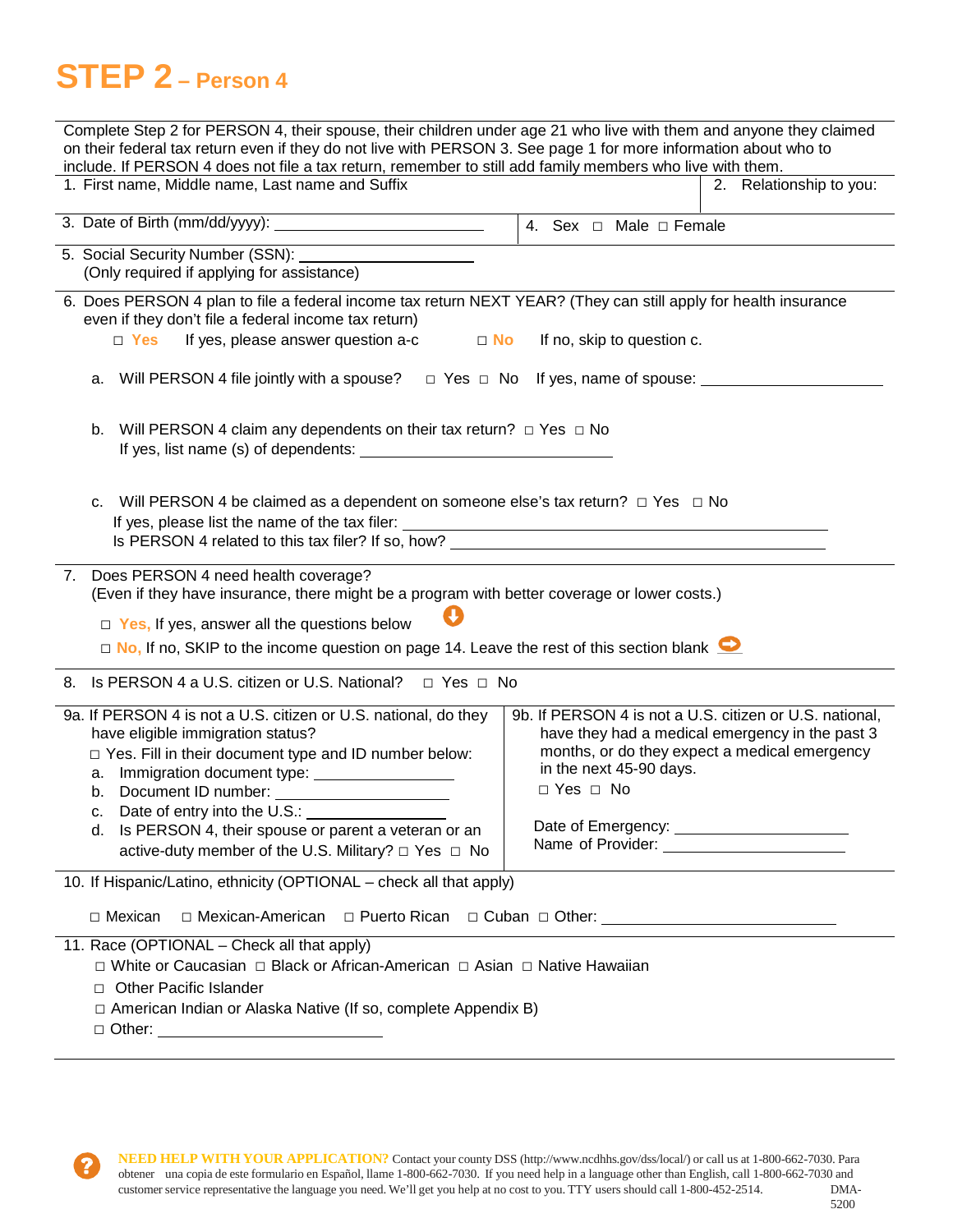| 12. Does PERSON 4 live at the same address as you?                                                         |  | 13. Is PERSON 4 a resident of North Carolina? |            |  |
|------------------------------------------------------------------------------------------------------------|--|-----------------------------------------------|------------|--|
| If no, list address:                                                                                       |  |                                               | □ Yes □ No |  |
|                                                                                                            |  |                                               |            |  |
| 14. Is PERSON 4 pregnant? $\Box$ Yes $\Box$ No If yes, how many babies are expected during this pregnancy? |  |                                               |            |  |

| 15. Does PERSON 4 live with at least one child under the age of<br>18 and are they the main person taking care of that child?                                                                                                                                                                                     |                                       | 16. Was PERSON 4 in Foster Care in North<br>Carolina when they turned 18? |  |  |
|-------------------------------------------------------------------------------------------------------------------------------------------------------------------------------------------------------------------------------------------------------------------------------------------------------------------|---------------------------------------|---------------------------------------------------------------------------|--|--|
| <b>Yes</b><br>No.<br>$\Box$                                                                                                                                                                                                                                                                                       | Yes<br>п                              | No.<br>$\Box$                                                             |  |  |
| 17a. Is PERSON 4 disabled?<br><b>Yes</b><br>$\Box$ No<br>П.                                                                                                                                                                                                                                                       | 17b. Is PERSON 4 aged 65 or<br>older? | 17c. Is PERSON 4 blind?<br><b>Yes</b><br>$\Box$ No<br>П.                  |  |  |
|                                                                                                                                                                                                                                                                                                                   | $\Box$ No<br>Yes<br>п                 |                                                                           |  |  |
| 18. Does PERSON 4 have a physical, mental or emotional health condition that causes limitations in activities of daily<br>living (such as bathing, dressing, daily chores, etc.), live in a medical facility, nursing home and/or need home and<br>community based services (CAP)?<br>$\Box$ Yes<br>No.<br>$\Box$ |                                       |                                                                           |  |  |
| 19. Does PERSON 4 need help paying for medical bills in the last 3 months                                                                                                                                                                                                                                         |                                       | Yes<br>No.                                                                |  |  |
| Please answer the following questions if PERSON 4 is age 22 or younger:                                                                                                                                                                                                                                           |                                       |                                                                           |  |  |

20. Did PERSON 4 have insurance through a job and lose it within the past 3 months?  $\Box$  Yes  $\Box$  No a. If yes, end date: \_\_\_\_\_\_\_\_\_\_\_\_\_\_\_\_\_\_\_\_\_\_\_\_\_\_\_\_ b. Reason the insurance ended: \_\_\_\_\_\_\_\_\_\_\_\_\_\_\_\_\_\_\_\_\_\_\_\_\_\_\_\_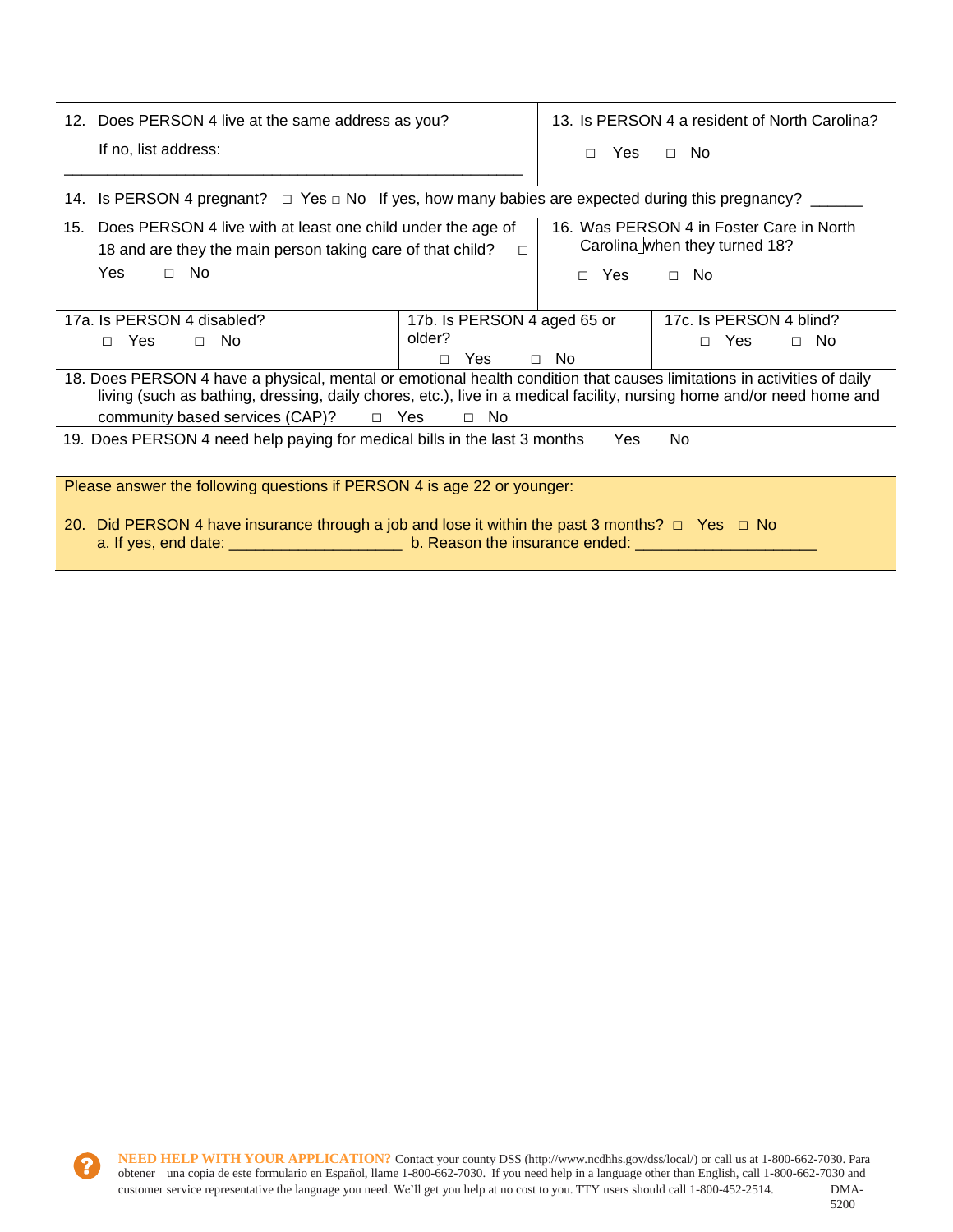## **STEP 2 – Person 4 Current Job & Income Information**

## 21. Is Person 4 *(check one)*

□ *Employed* □ Self-Employed □ Not employed<br>If you're currently employed, Skip to Question 31. Skip to Question 32.

tell us about your income. Start with question 22.

## **CURRENT JOB 1:**

| 22. Employer name and address                                                                                                                                                                                                                                                                                       |                                                                                                                               |                                  | 23. Employer phone number:<br>$\rightarrow$<br>$\left($ |
|---------------------------------------------------------------------------------------------------------------------------------------------------------------------------------------------------------------------------------------------------------------------------------------------------------------------|-------------------------------------------------------------------------------------------------------------------------------|----------------------------------|---------------------------------------------------------|
|                                                                                                                                                                                                                                                                                                                     | 24. Wages/tips (before taxes) $\Box$ Hourly $\Box$ Weekly ■ Every 2 weeks $\Box$ Twice a Monthly $\Box$ Monthly $\Box$ Yearly |                                  |                                                         |
| $\frac{1}{2}$ $\frac{1}{2}$ $\frac{1}{2}$ $\frac{1}{2}$ $\frac{1}{2}$ $\frac{1}{2}$ $\frac{1}{2}$ $\frac{1}{2}$ $\frac{1}{2}$ $\frac{1}{2}$ $\frac{1}{2}$ $\frac{1}{2}$ $\frac{1}{2}$ $\frac{1}{2}$ $\frac{1}{2}$ $\frac{1}{2}$ $\frac{1}{2}$ $\frac{1}{2}$ $\frac{1}{2}$ $\frac{1}{2}$ $\frac{1}{2}$ $\frac{1}{2}$ |                                                                                                                               |                                  |                                                         |
|                                                                                                                                                                                                                                                                                                                     |                                                                                                                               |                                  |                                                         |
|                                                                                                                                                                                                                                                                                                                     |                                                                                                                               |                                  |                                                         |
|                                                                                                                                                                                                                                                                                                                     | <b>CURRENT JOB 2:</b> (If you have more jobs and need more space, attach another sheet of paper)                              |                                  |                                                         |
| 26. Employer name and address                                                                                                                                                                                                                                                                                       |                                                                                                                               |                                  | 27. Employer phone number:                              |
|                                                                                                                                                                                                                                                                                                                     |                                                                                                                               |                                  | $\lambda$<br>(<br>$\overline{\phantom{a}}$              |
|                                                                                                                                                                                                                                                                                                                     | 28. Wages/tips (before taxes) □ Hourly □ Weekly □ Every 2 weeks □ Twice a Monthly □ Monthly □ Yearly                          |                                  |                                                         |
|                                                                                                                                                                                                                                                                                                                     |                                                                                                                               |                                  |                                                         |
| 30. In the past year, did PERSON 4:<br>□ Change Jobs                                                                                                                                                                                                                                                                | □ Stop Working                                                                                                                | $\Box$ Start working fewer hours | None of these<br>$\Box$                                 |
| 31. If self-employed, answer the following questions:                                                                                                                                                                                                                                                               |                                                                                                                               |                                  |                                                         |
| a. Type of work:<br>month?                                                                                                                                                                                                                                                                                          | b. How much net income (profits once business expenses are paid) will you get form this self-employment this                  |                                  |                                                         |
|                                                                                                                                                                                                                                                                                                                     | 32. OTHER INCOME THIS MONTH: Check all that apply, and give the amount and how often you get it.                              |                                  |                                                         |
| Income (SSI).                                                                                                                                                                                                                                                                                                       | NOTE: PERSON 4 does not need to tell us about child support, veteran's benefits, or Supplemental Security                     |                                  |                                                         |
| None<br>П                                                                                                                                                                                                                                                                                                           | $$$ How Often                                                                                                                 |                                  | □ Net farming/fishing \$_______ How Often _______       |
| Unemployment<br>□                                                                                                                                                                                                                                                                                                   | $$$ How Often $$$                                                                                                             |                                  | □ Net rental/royalty \$_______ How Often _______        |
| Pensions<br>П                                                                                                                                                                                                                                                                                                       | \$ _____ How Often ________                                                                                                   | $\Box$ Other income              |                                                         |
| <b>Social Security</b><br>$\Box$                                                                                                                                                                                                                                                                                    | $\frac{1}{2}$ How Often _________                                                                                             |                                  |                                                         |
| П                                                                                                                                                                                                                                                                                                                   | Retirement Accounts \$_______ How Often _______                                                                               |                                  |                                                         |
| □ Alimony Received                                                                                                                                                                                                                                                                                                  | How Often                                                                                                                     |                                  |                                                         |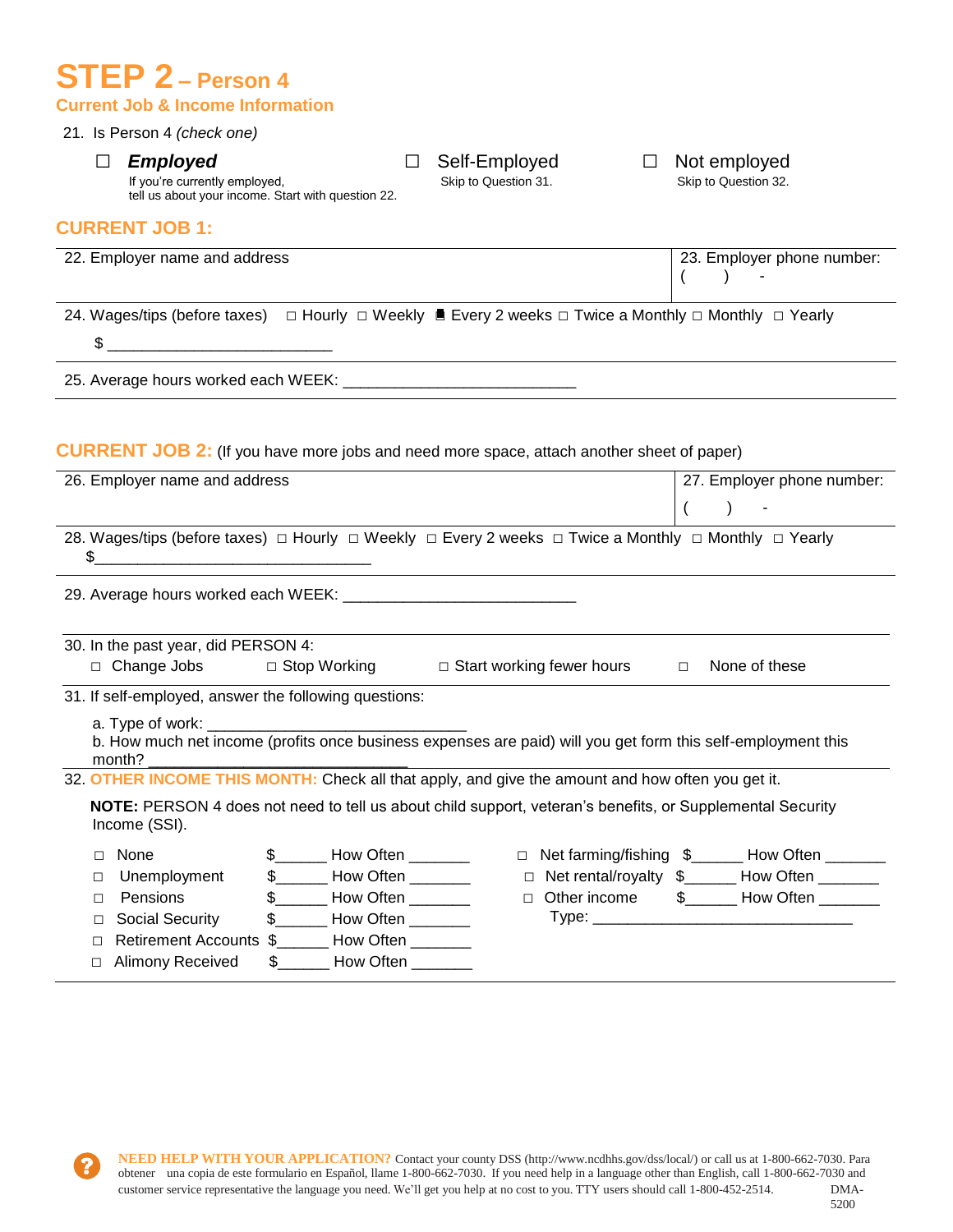33. **DEDUCTIONS:** Check all that apply, and give the amount and how often you get it.

If PERSON 4 pays for certain things that can be deducted on a federal income tax return, telling us about them could make the cost of health coverage a little lower. Don't include a cost that PERSON 3 already considered in your answer to net self-employment (question 31b)

- □ Alimony Paid **\$** How Often
- □ Student Loan Interest \$ How Often
- □ Other Deductions \$\_\_\_\_\_How Often \_\_\_\_\_\_\_\_\_\_\_ Type: \_\_\_\_

34. **YEARLY INCOME:** Complete only if PERSON 4's income changes from month to month. If you don't expect changes to PERSON 4's monthly income, add another person or skip to the next section. PERSON 4's total income this year \$

PERSON 4's total income next year (if you think it will be different) \$

## **THANKS! This is all we need to know about PERSON 3**

If you have more people to include, make a copy of STEP 3 PERSON (page 6 thru 9) and compete for each additional person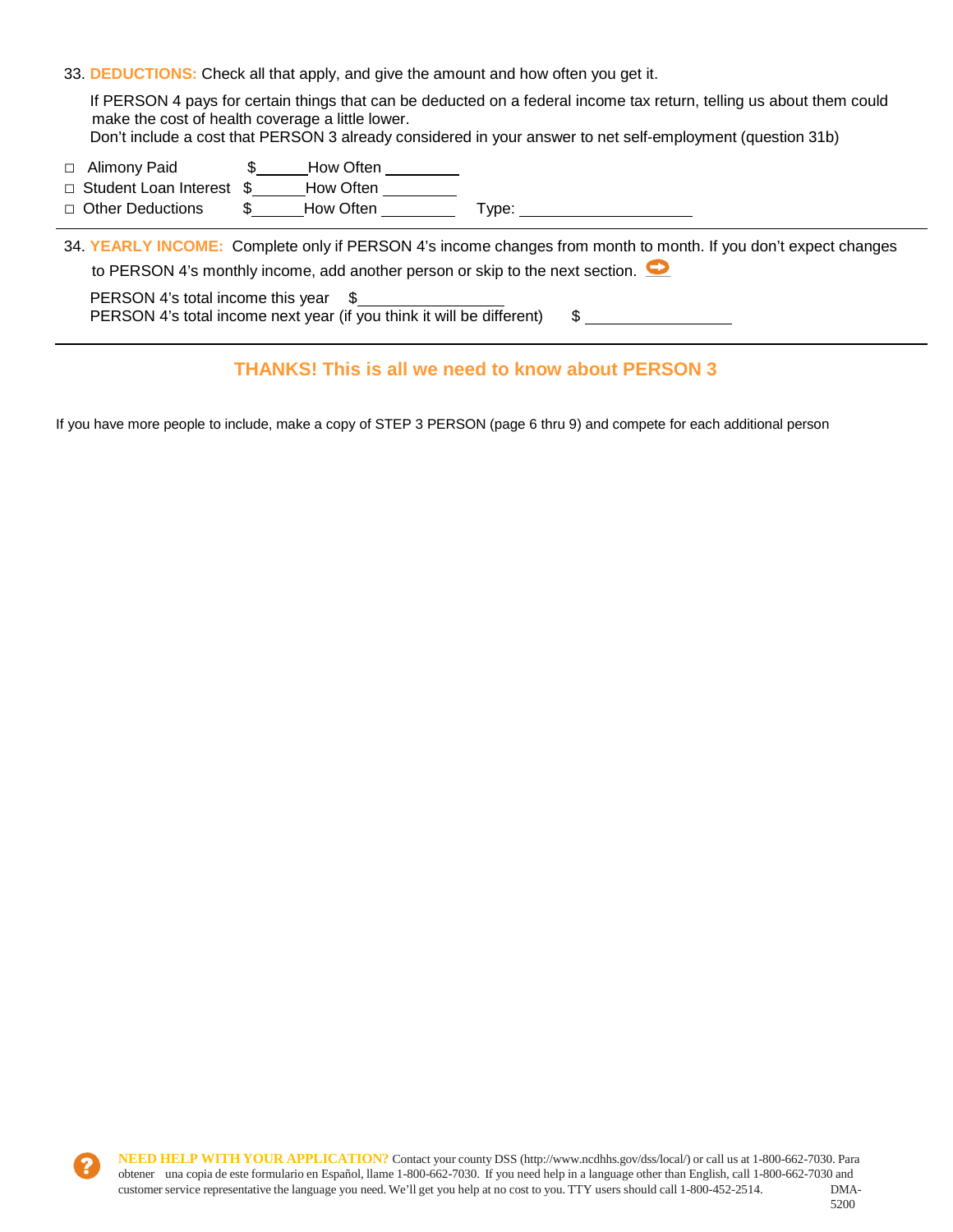# **STEP 3**

## **American Indian or Alaska Native (AI/AN) family member(s)**

## **1. Are you or anyone you are requesting assistance for an American Indian or Alaska Native?**

- □ If yes, complete Appendix B.
- □ If no, complete Step 4

# **STEP 4 – Your Family's Health Coverage**

Answer these questions for anyone who needs health insurance

| 1. Is anyone enrolled in health coverage now from the following?<br>□ Yes t<br>$\Box$ No                                                                                                                                                                                                       |                                                                                            |
|------------------------------------------------------------------------------------------------------------------------------------------------------------------------------------------------------------------------------------------------------------------------------------------------|--------------------------------------------------------------------------------------------|
| If yes, check the type of coverage and write the person(s) name(s) next to the coverage they have:                                                                                                                                                                                             |                                                                                            |
| □ Medicaid: __________________________________<br>□ N.C. Health Choice (NCHC) <u>________</u><br>□ TRICARE (Don't check if you have Direct Care or Line of Duty)<br>□ VA health care programs: _______________                                                                                 |                                                                                            |
|                                                                                                                                                                                                                                                                                                |                                                                                            |
|                                                                                                                                                                                                                                                                                                | Name<br>of Health<br>Insurance:<br>Type of Coverage: National Coverage: National Coverage: |
| 2. Is anyone listed on this application offered health insurance from a job? Check yes even if the coverage is from<br>someone else's job, such as a parent or spouse.<br>Yes If yes, you'll need to complete and include Appendix A<br>$\Box$<br>If no, continue to step 5.<br>No l<br>$\Box$ |                                                                                            |
| 3. Have you or anyone requesting assistance been in an accident in the past 12 months? $\Box$ Yes $\Box$ No                                                                                                                                                                                    |                                                                                            |
| 4. Does any child on this application have a parent living outside the home? $\Box$ Yes $\Box$ No                                                                                                                                                                                              |                                                                                            |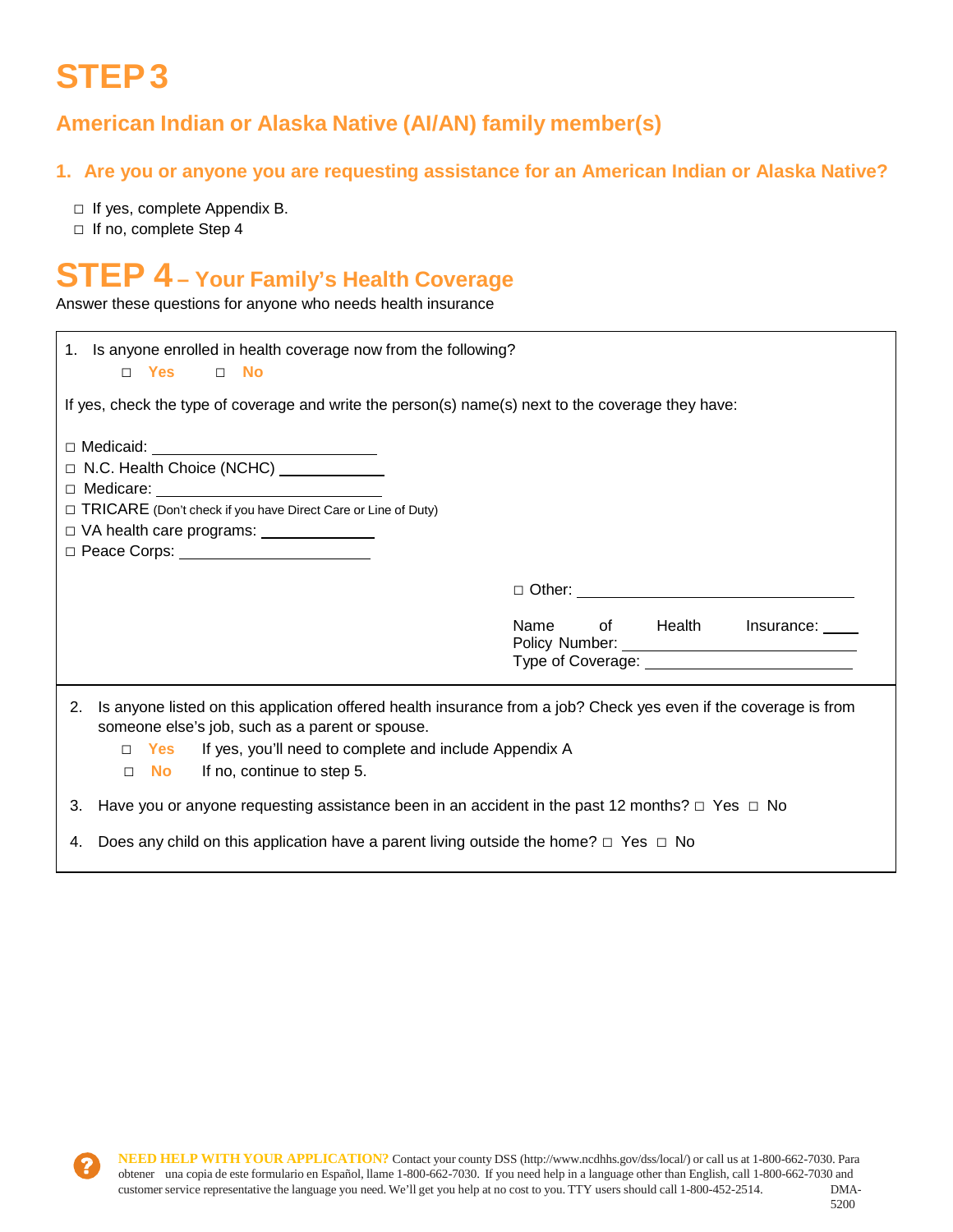# **STEP 5– Read & Sign this application**

- *I'm signing this application under penalty of perjury which means I've provided true answers to all the questions on this form to the best of my knowledge. I know that I may be subject to penalties under federal law if I provide false and/or untrue information.*
- I know that I must tell the Marketplace and Medicaid/NCHC if anything on this application changes. I can visit [www.ncdhhs.gov/dss/local/](http://www.ncdhhs.gov/dss/local/) or call 1-800-662-7030 to report any changes. I understand that a change in my information must be reported within 10 calendar days and could affect my eligibility.
- I know that under federal law, discrimination isn't permitted on the basis of race, color, national origin, sex, age, sexual orientation, gender identity, or disability. I can file a complaint of discrimination by visiting [http://www.ncdhhs.gov/dma/epsdt/DueProcessRights050311.pdf.](http://www.ncdhhs.gov/dma/epsdt/DueProcessRights050311.pdf)
- I know that any information given to the Marketplace or Medicaid/NCHC will be protected and kept confidential.
- I know that the information on this application is needed to determine eligibility for help paying for health coverage and/or Medicaid/ NCHC and will be checked against electronic databases, Internal Revenue (IRS), Social Security, Department of Homeland Security, consumer reporting agencies, financial institutions and/or other government agencies.

### **Renewal of coverage in future years**

To make it easier to determine my eligibility for help paying for health coverage in future years, I agree to allow the Marketplace to use income data, including information from tax returns. The Marketplace will send me a notice, let me make any changes, and I can opt out at any time.

Yes, renew my eligibility automatically for the next:

- **□** 5 years (the maximum number of years allowed **□** 4 years □ 3 years **□** 2 year **□** 1 year
- **□** Do not use information from tax returns to renew my coverage.

### **Medicaid/NCHC Eligibility**

- I understand that the date of the Medicaid/NCHC application is the date that it is received by the County Department of Social Services.
- I understand that Medicaid coverage can be requested for any medical bills incurred up to three months prior to the month of application.
- I understand that if I enroll in Medicaid /NCHC, I am giving the Medicaid/NCHC agency rights to pursue and get any money from other health insurance, legal settlements, or other third parties. I am also giving to the Medicaid/NCHC agency rights to pursue and get medical support from a spouse or parent.
- I understand that I may be asked to cooperate with the agency that collects medical support from an absent parent. If I think that cooperating to collect medical support will harm me or my children, I can tell Medicaid and I may not have to cooperate.
- I understand that if found eligible for full Medicaid benefits, I have the right to assistance with medical transportation.
- I understand that Federal and State laws require the Division of Medical Assistance (DMA) to file a claim against the estate of certain individuals to recover the amount paid by the Medicaid program during the time the individual received assistance with certain medical services.
- I understand that any resources that are transferred out of the name of anyone requesting Medicaid assistance without receiving fair market value could result in ineligibility for assistance with nursing home cost of care and/or in-home care.
- I understand that North Carolina must be named beneficiary for annuities purchased after November 1, 2007.

#### **My right to appeal**

If I think the Health Insurance Marketplace or Medicaid/NCHC has made a mistake, I can appeal its decision. To appeal means to tell someone at the Health Insurance Marketplace or Medicaid/NCHC that I think the action is wrong, and ask for a fair review of the action. I know that I can find out how to appeal by contacting the Department of Social Services or by calling 1-800-662-7030. I know that I can be represented in the process by someone other than myself. My eligibility and other important information will be explained to me.

Sign this application. The person who filled out Step 1 should sign this application. If you're an authorized representative you may sign here, as long as you have provided the information required in Appendix C.

| Signature | Date $\text{(mm/dd/yyyy)}$<br>, , , , ,<br>. |
|-----------|----------------------------------------------|
|           |                                              |